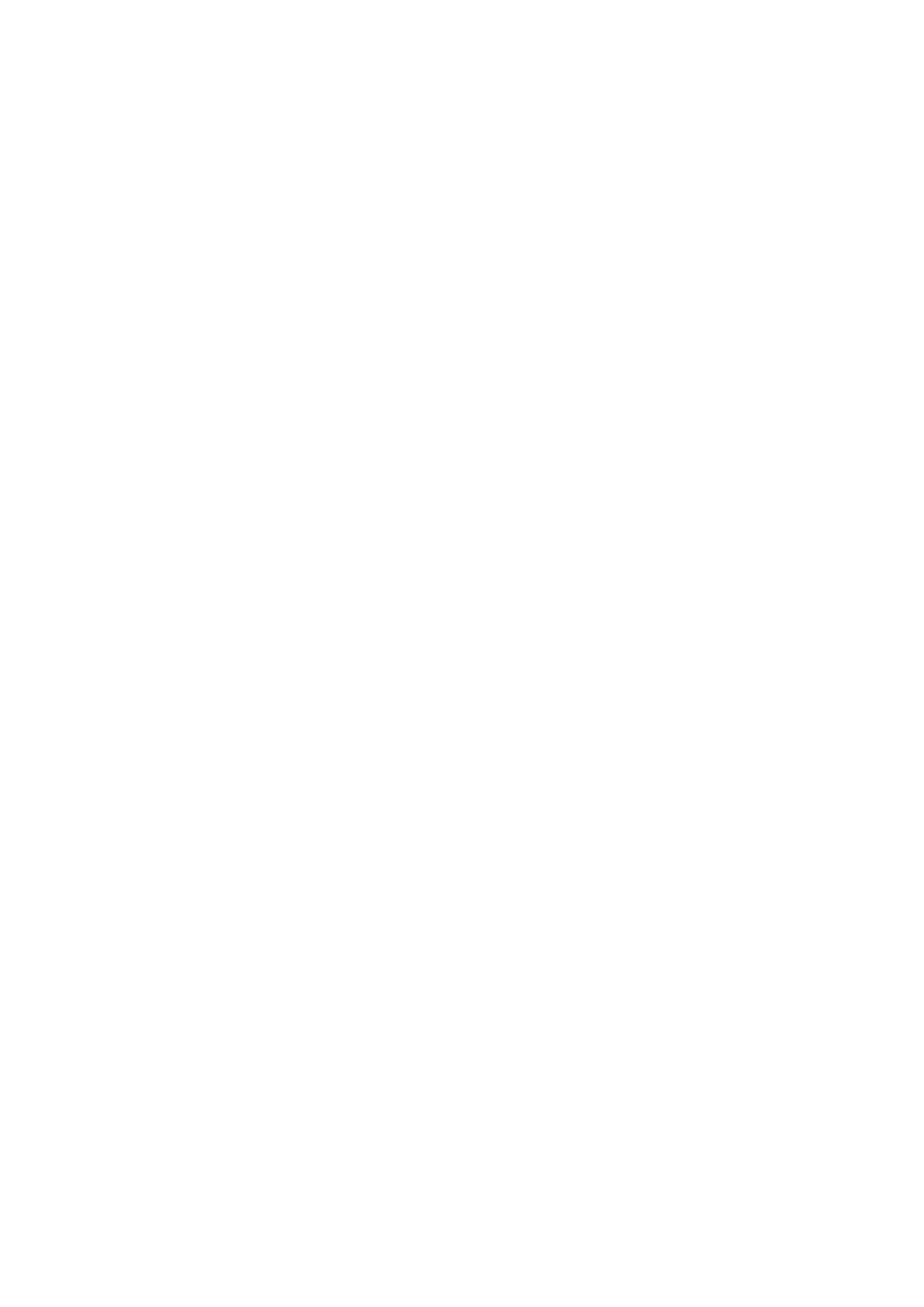# A Fractal Epistemology for a Scientific Psychology:

*Bridging the Personal with the Transpersonal*

Edited by

Terry Marks-Tarlow, Yakov Shapiro, Katthe P. Wolf and Harris L. Friedman

Cambridge **Scholars** Publishing

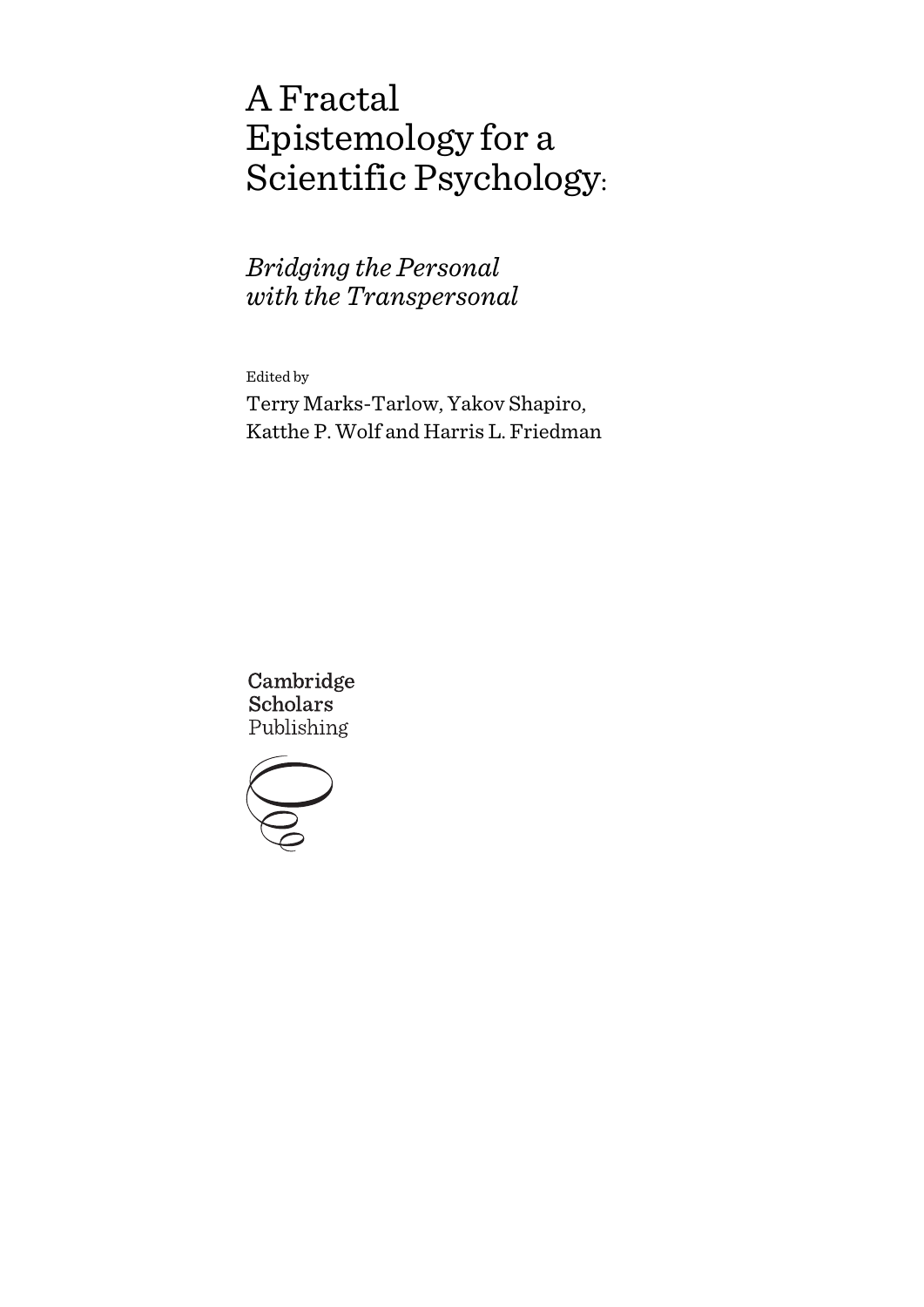A Fractal Epistemology for a Scientific Psychology: Bridging the Personal with the Transpersonal

Edited by Terry Marks-Tarlow, Yakov Shapiro, Katthe P. Wolf and Harris Friedman

This book first published 2020

Cambridge Scholars Publishing

Lady Stephenson Library, Newcastle upon Tyne, NE6 2PA, UK

British Library Cataloguing in Publication Data A catalogue record for this book is available from the British Library

Copyright © 2020 by Terry Marks-Tarlow, Yakov Shapiro, Katthe P. Wolf, Harris L. Friedman and contributors

All rights for this book reserved. No part of this book may be reproduced, stored in a retrieval system, or transmitted, in any form or by any means, electronic, mechanical, photocopying, recording or otherwise, without the prior permission of the copyright owner.

ISBN (10): 1-5275-4023-5 ISBN (13): 978-1-5275-4023-1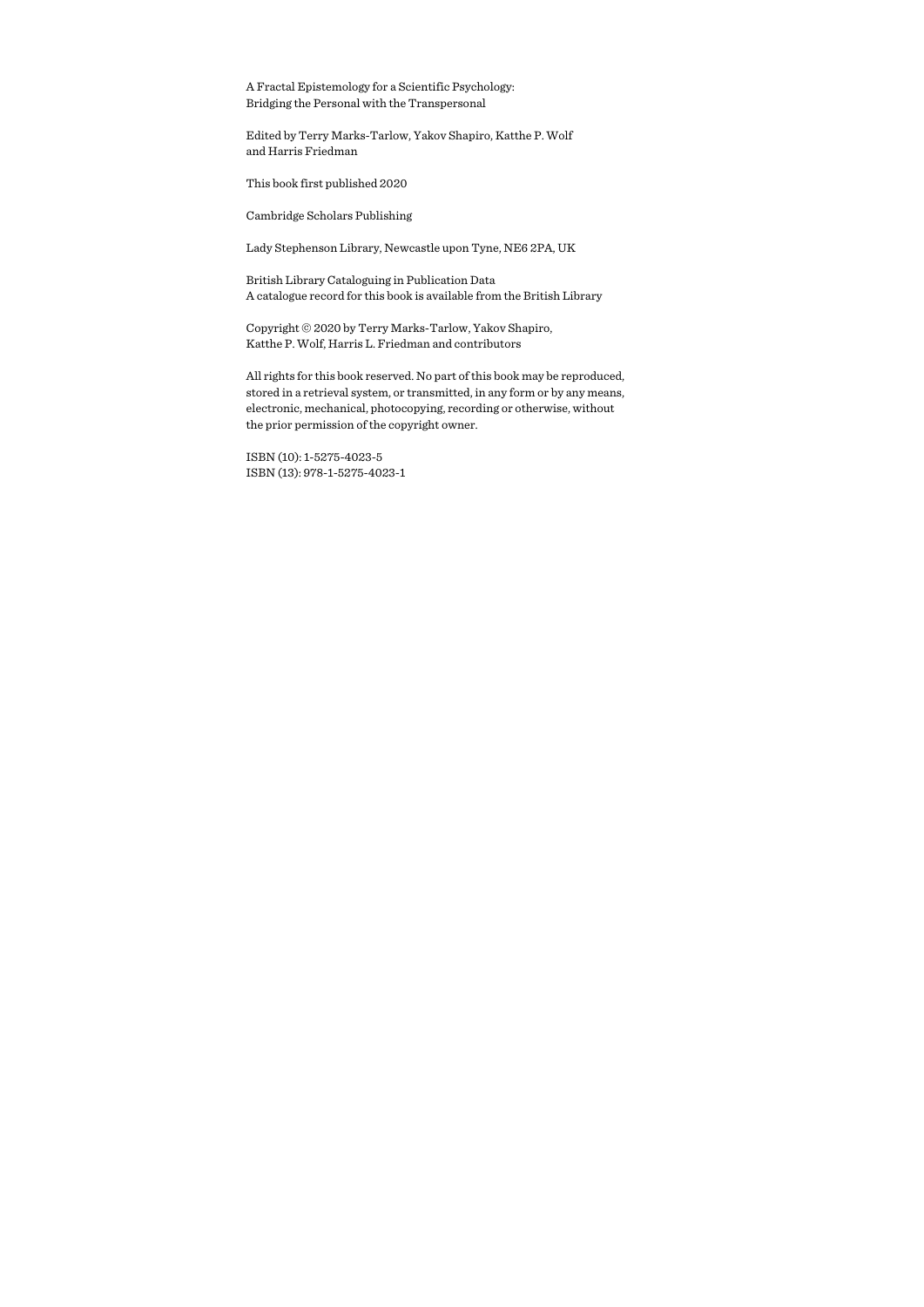### NO ONE WILL BE CONSIDERED SCIENTIFICALLY LITERATE TOMORROW WHO IS NOT FAMILIAR WITH FRACTALS.

—JOHN ARCHIBALD WHEELER, PHYSICIST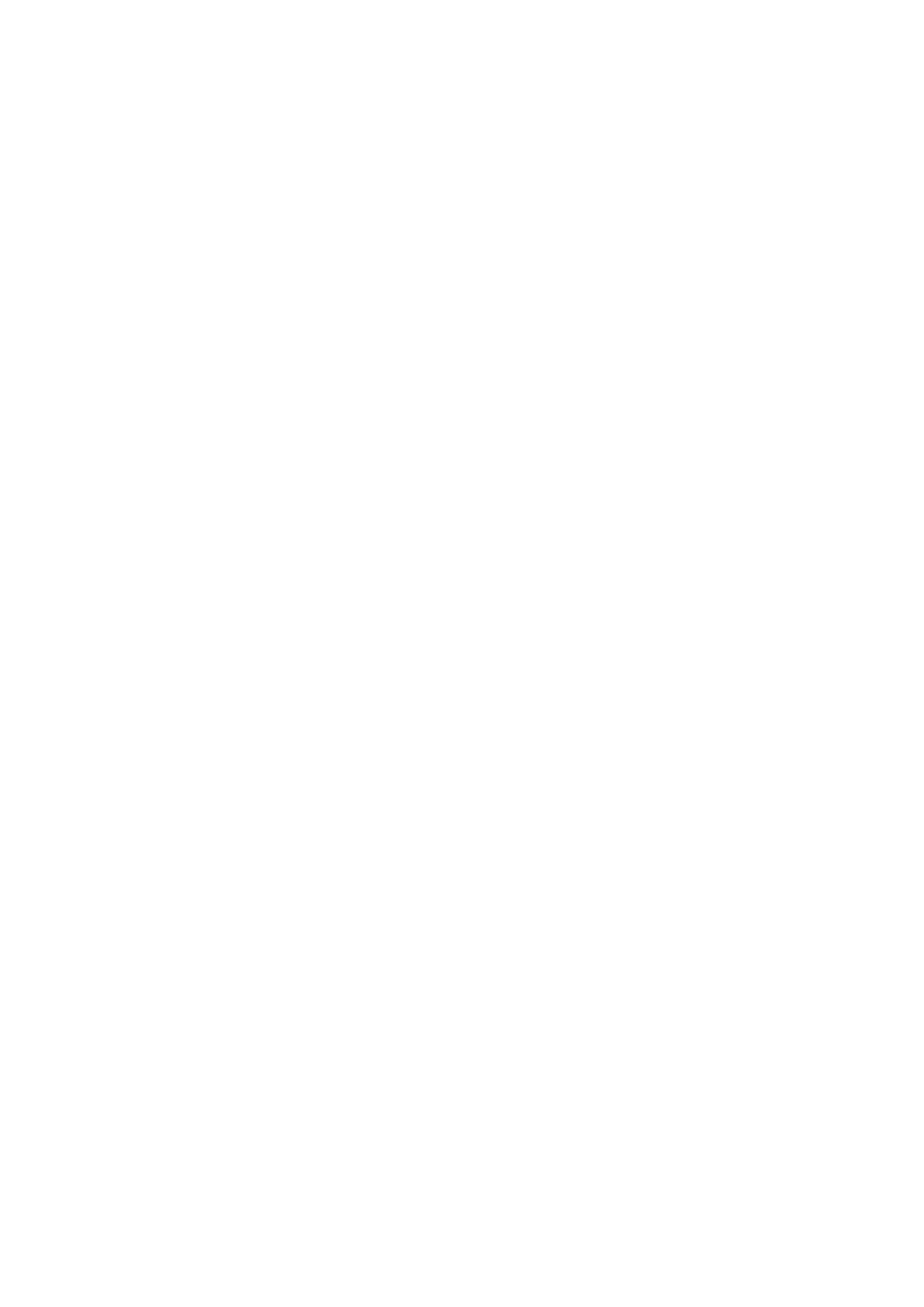## TABLE OF CONTENTS

| Richard Taylor                                                                                                                                                    |
|-------------------------------------------------------------------------------------------------------------------------------------------------------------------|
| Towards Fractal Foundations for Transpersonal Science<br>Terry Marks-Tarlow, Harris L. Friedman, Yakov Shapiro,<br>and Katthe P. Wolf                             |
| PART 1: TRANSPERSONAL EPISTEMOLOGY                                                                                                                                |
| A Fractal Epistemology for Transpersonal Psychology<br>Terry Marks-Tarlow                                                                                         |
| More than Merely a Model or Metaphor? The Contributions a Fractal<br>Epistemology Might Make to Transpersonal Psychology<br>Katthe P. Wolf and Harris L. Friedman |
| Towards a Naturalistic Science of Transpersonal Experience:<br>Fractal Evolution and Nonlocal Neurodynamics<br>Yakov Shapiro                                      |
| Transpersonal Psychology and Fractal Evolution<br>J. Rowan Scott                                                                                                  |
| Fractal Epistemology and the Biology of Emotion<br>Katherine Peil Kauffman                                                                                        |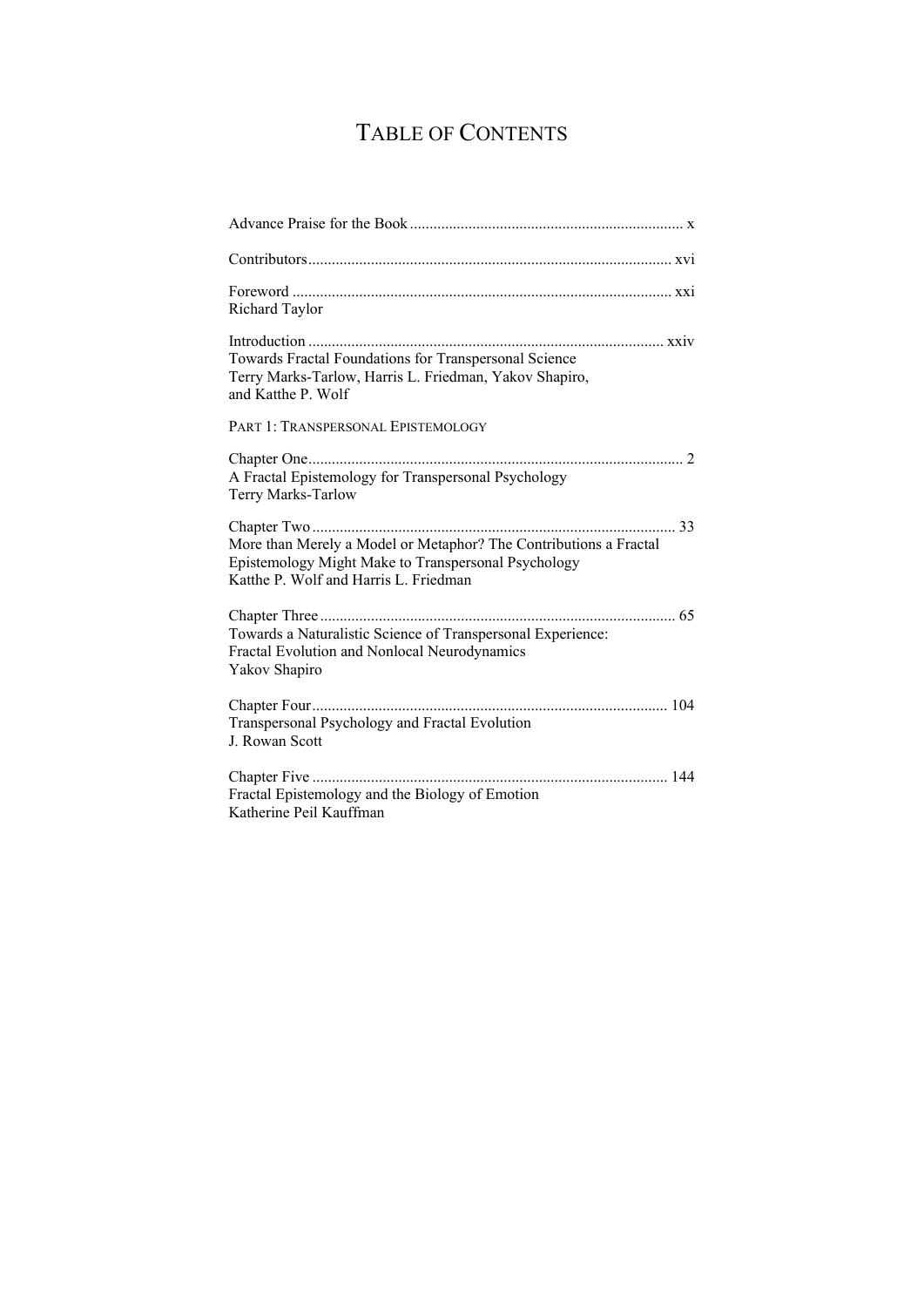| .<br>V111 | Table of Contents |
|-----------|-------------------|
|           |                   |

| Epistemology of the Neurodynamics of Mind<br>Frederick David Abraham                                                                     |
|------------------------------------------------------------------------------------------------------------------------------------------|
| Fractals Transcendent: Bridging the Transpersonal Chasm<br>William Sulis                                                                 |
| On the Mathematical and Transpersonal Foundations of Fractal<br>Geometry and Dynamics<br>Jonathan Root                                   |
| PART 2: FRACTAL APPLICATIONS                                                                                                             |
| Dreams, Synchrony, and Synchronicity<br>Terry Marks-Tarlow                                                                               |
| A Fractal Topology of Transcendent Experiences<br>Sally Wilcox and Allan Combs                                                           |
| Fractal Boundaries: A Subjective Approach.<br>Robert M. Galatzer-Levy                                                                    |
| How Fractals Help Us See and Understand the World<br>Larry S. Liebovitch                                                                 |
| How the Cerebellum and Cerebral Cortex Collaborate to Compose<br>Fractal Patterns Underlying Transcendent Experience<br>Larry Vandervert |
| Hidden in Plain Sight as the Sky Holds a Cloud: Fractals in Ancient<br>Chinese Philosophy<br>Anthony S. Wright                           |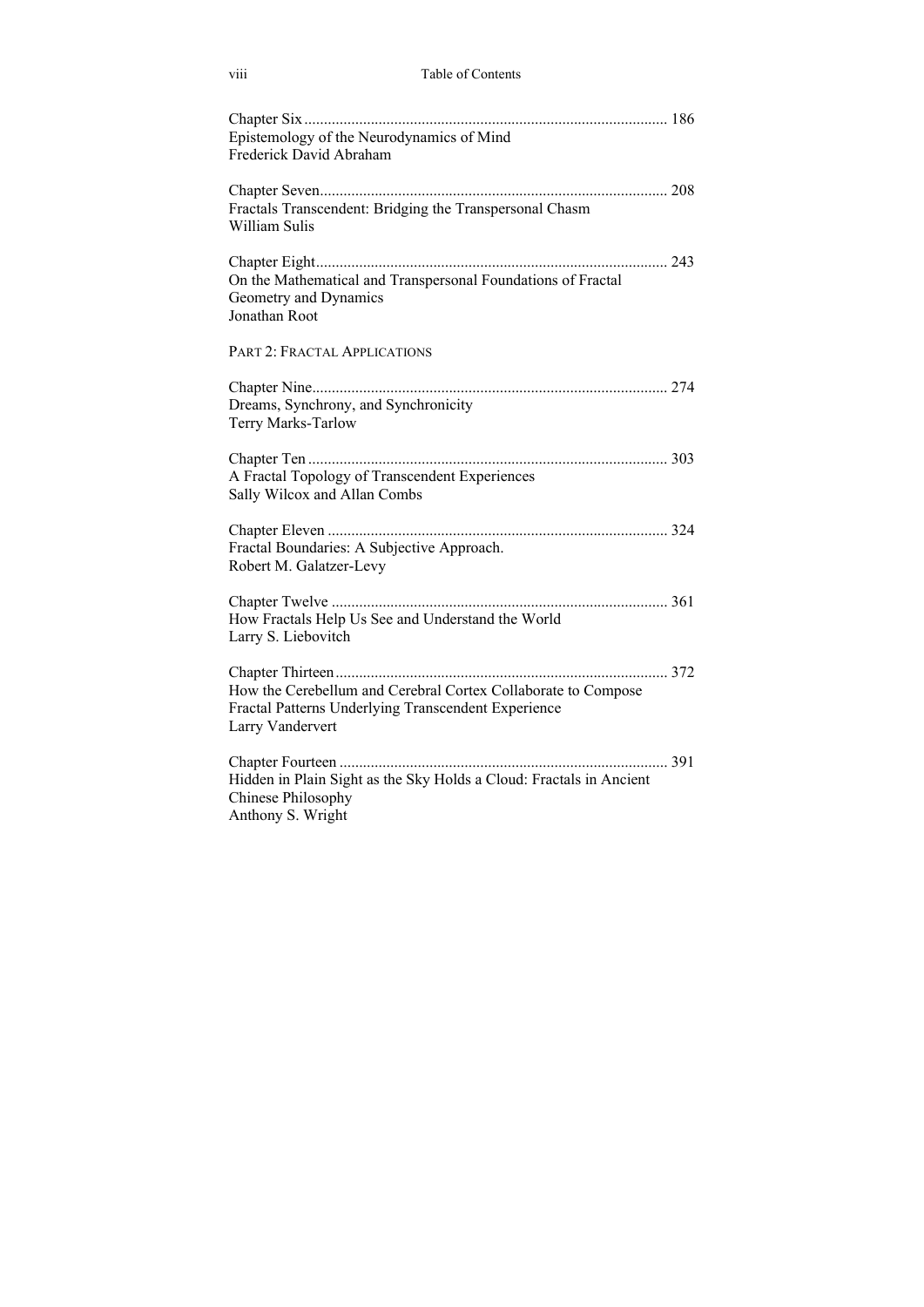| A Fractal Epistemology for a Scientific Psychology                                                                               | $\overline{1}X$ |
|----------------------------------------------------------------------------------------------------------------------------------|-----------------|
| All the Inbent Fractals of Connection<br>William J. Jackson                                                                      |                 |
| The Fractal Qualities of Hallucinatory Phenomena: On Form Constants<br>and Their Implication for the Psyche<br>Jesus-Mario Serna |                 |
| Cracked Orlando: Dramma per Musica e Fractals, Dimensions<br>of a Fractal Baroque Opera<br>Jonathan Dawe                         |                 |
| Yakov Shapiro, Terry Marks-Tarlow, Harris L. Friedman<br>and Katthe P. Wolf                                                      |                 |
|                                                                                                                                  |                 |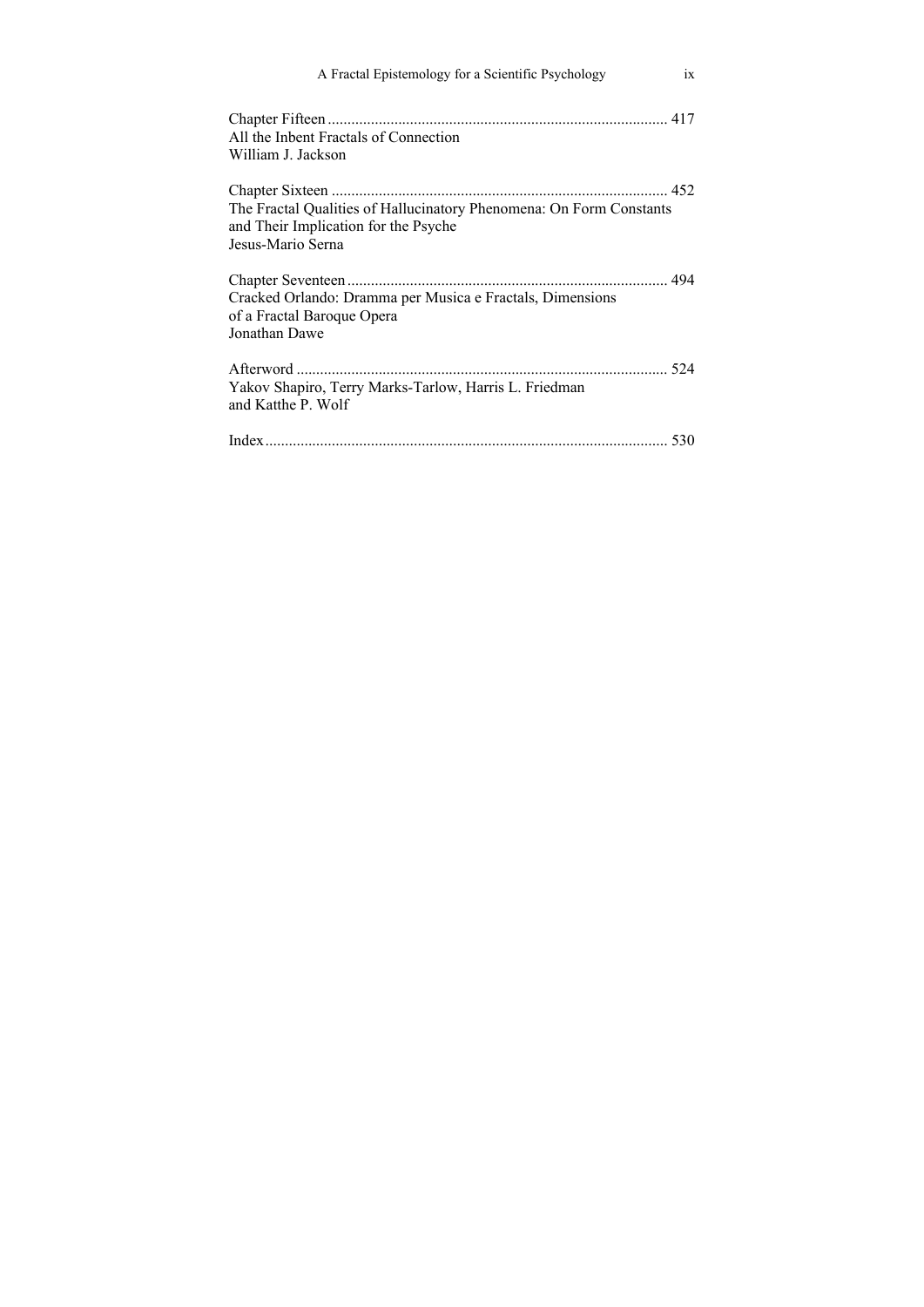## ADVANCE PRAISE FOR THE BOOK

"Fractals are the essence of being human, not just in the building of our lungs, our nerves and our bloodstreams, but in our individual and collective behaviors. This is the brave new world for fractal researchers. *A Fractal Epistemology for a Scientific Psychology* belongs firmly to this exciting world and its quest to bridge the personal with the transpersonal will broaden the scope of fractal thinking. In my discussions with Mandelbrot, he was delighted to see fractals venture from their mathematical shell and shake the world. He would have been delighted to read this book."

—Richard Taylor, PhD, Professor of Physics, Psychology and Art, Head, Department of Physics, University of Oregon; author of 315 publications, including 12 in *Nature* and 4 in *Science;* 52 awards for research and teaching spanning the arts and sciences, including an InnoCentive Prize, Cottrell Scholarship, Pollock-Krasner Residency, Nobel Foundation Travel Award, and a British Royal Society Award.

"Intellectually engaging and provocative, *A Fractal Epistemology for a Scientific Psychology* provides the reader with exciting perspectives on the promise of fractal mathematics and geometry for illuminating mind, behavior, and consciousness. Its potential applications to transpersonal psychology are particularly noteworthy and are likely to serve as the basis for new avenues of research and theory development. This book will be a challenging but delightful read for scientists and erudite laypeople with an interest in fractals and consciousness."

—Douglas A. MacDonald, PhD, Associate Professor of Psychology, University of Detroit Mercy; Associated Distinguished Professor, California Institute of Integral Studies; Associate Editor (Research) of J*ournal of Transpersonal Psychology;* Senior Research Editor of *Journal of Humanistic Psychology*.

"Fractal Epistemology, as presented in this timely and inspiring collection, is a breath of fresh air in the closed room of traditional epistemology. This book offers a truly expansive freedom of thought that can liberate us from the imprisoning dominance of epistemologies of patriarchy. Understanding fractals can help us to develop an inclusive model of thought that is more reflective of feminine, and feminist perspectives. This important book is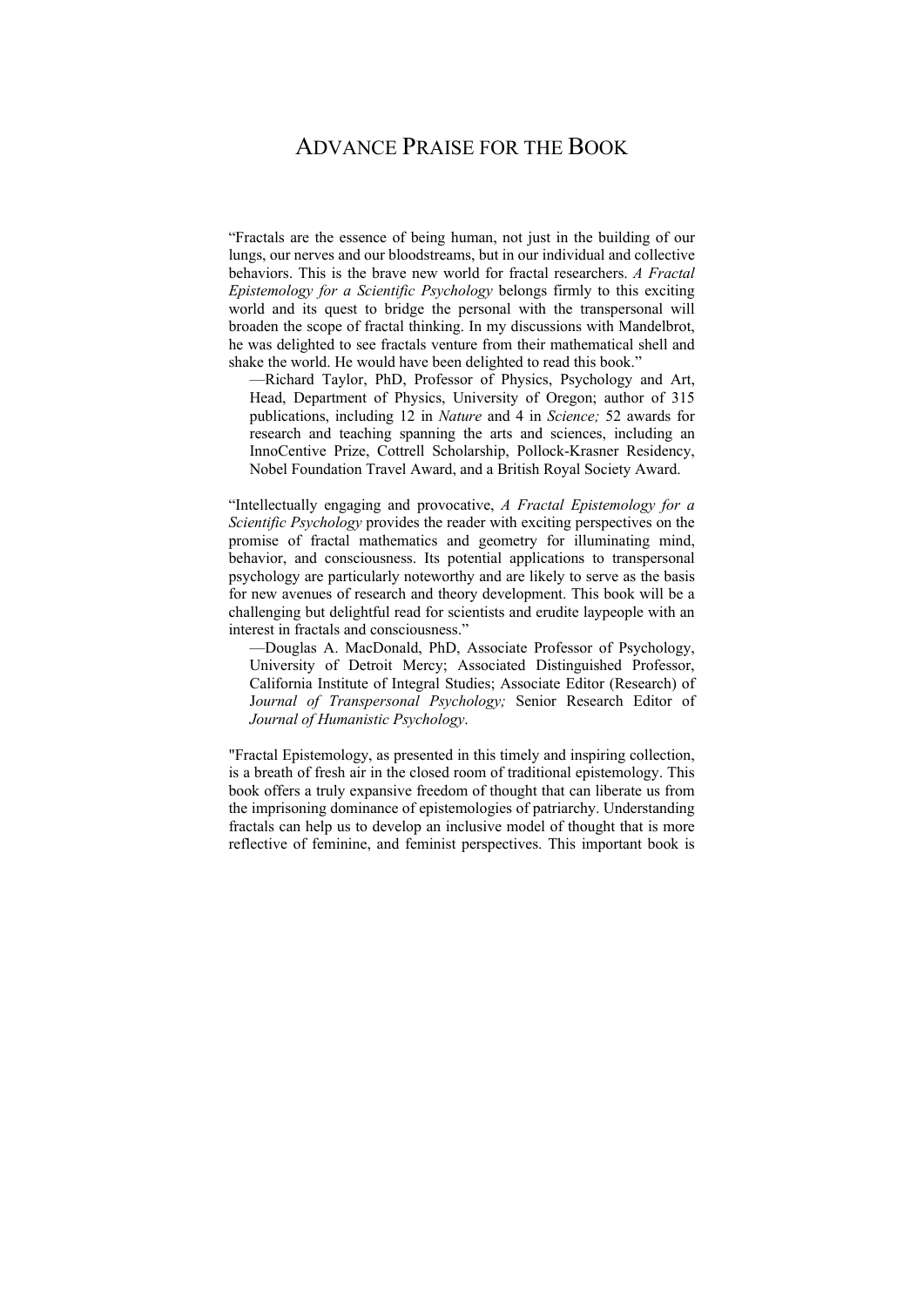vital to the expansion of our understanding of thought that sheds light on the hidden dynamics of all the forgotten and ragged edges of thinking and feeling that are neglected or misunderstood through more standard psychological models. *A Fractal Epistemology for a Scientific Psychology* is the first academic approach I have found to provide me with truly nuanced methods of understanding experiences of trance state awareness and insights. These essays help to explore with subtlety the experiences of insight in liminal and meditative practices like Yoga Nidra and allied states of being, such as dream, recollection, and intuitive knowing invoked through ritual trance induction in indigenous, earth wisdom practices of ceremony and story."

—Uma Dinsmore-Tuli PhD, Author of *Yoni Shakti: A Woman's Guide to Power and Freedom through Yoga (2014)* and *Nidra Shakti: A De-Colonizing Encyclopaedia of Yoga Nidra (2020),* co-founder of International Yoga Nidra Network.

"After more than a century of trying to explain "what is personality?" psychological theory and research brought us much closer to an understanding of a psychologically healthy human being that integrates emotion, experiences, cognition, behaviors, and traits into a more holistic view of the person. *A Fractal Epistemology for a Scientific Psychology* opens a new vista that deploys the mathematical properties of fractal geometry—non-integer dimensions, self-similarity, scalability, and selforganization—to the understanding of how minds move and change over time and co-evolve with a changing environment. The contributions to this volume use fractal geometry to identify qualitative patterns and explain how emergent dynamics lead to holistic phenomena. They also present some intriguing speculations as to how synchronicity, telepathy, psychokinesis, clairvoyance, and pre-cognition could be identified and understood if they were investigated from this new vantage point."

—Stephen Guastello, PhD, Editor-in-Chief of *Nonlinear Dynamics, Psychology, and Life Sciences*, Professor of Psychology, Marquette University.

"A rich, wide-ranging collection of creative chapters on the fundamental roles of fractal patterns in nature and the human experience, especially in transpersonal contexts, including psychotherapy. Destined to become a classic in the field."

—Allan N. Schore, PhD, Author of *The Science of the Art of Psychotherapy*  and *Right Brain Psychotherapy.*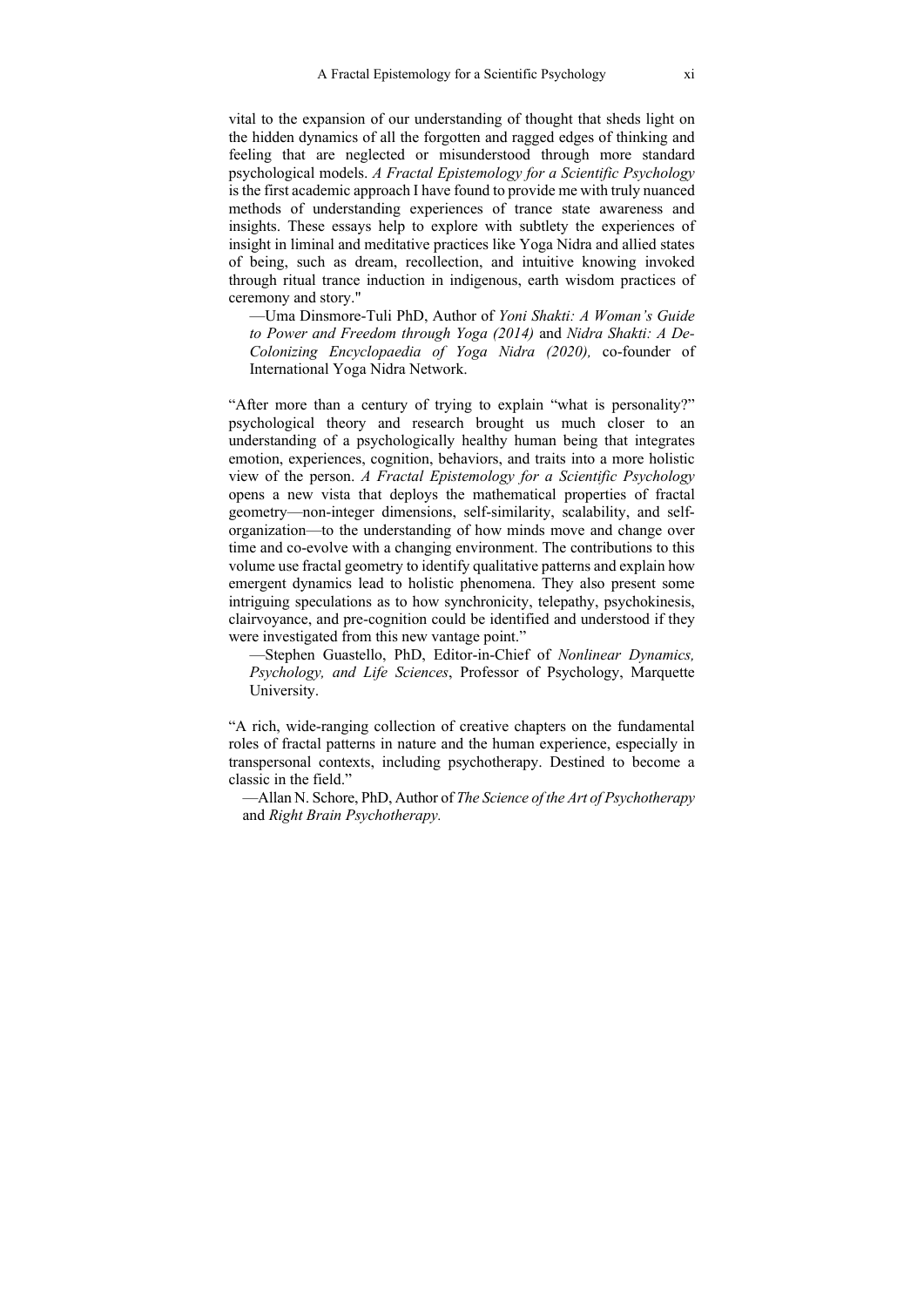*"A Fractal Epistemology for a Scientific Psychology* is a prodigious and much-needed exploration into not just what are quite literally the building blocks of our world, but also into the underpinnings of our unique experiential worlds and interpersonal relationships. Marks-Tarlow and her combined authors, each from their own unique perspective, offer a strongly integrative tour de force into the realms of personal, transpersonal, and scientific phenomena while mounting a successful argument for the integration and synthesis of historically incommensurable schools of thought. Along with investigating vital, contemporary conceptualizations of our fractal world, *A Fractal Epistemology* persuasively and artfully reunifies the objective and the subjective, the scientific and the transpersonal, providing essential avenues for disparate disciplines to join hands in exploring how our world, including our emotional lives, actually lives and breathes."

—William J. Coburn, PhD, PsyD, Founding Editor Emeritus of *Psychoanalysis, Self and Context* (formerly the *International Journal of Psychoanalytic Self Psychology*); author of *Psychoanalytic Complexity: Clinical Attitudes For Therapeutic Change* (2014, Routledge); Associate Editor of *Psychoanalytic Dialogues*; Faculty Member and Training and Supervising Analyst of Institute of Contemporary Psychoanalysis, Los Angeles.

"This is exactly the book I have been waiting for! It establishes transpersonal psychology as a full-fledged member of scientific psychology."

—Stanley Krippner, PhD, Associated Distinguished Professor, California Institute of Integral Studies, Co-Editor of *Varieties of Anomalous Experience: Examining the Scientific Evidence*.

"In an era mesmerized by binary technology, where our society is in danger of losing its human sensitivities, the field of transpersonal psychology attempts to embrace all that is the mystery of individuality and relatedness. *A Fractal Epistemology for a Scientific Psychology* promises the reader a bridge back to our unique selves, while at the same time offering a visual path that returns us to the inseverable bond that ties us to each other and to our natural surroundings. This beautifully balanced compendium fills the reader with hope to return us to a humbling sense of that which may join us together, rather than what separates both hearts and minds. How extraordinary to fill pages with such a mix of both precision and poetry. If "big bang" theory doomed us to social fragmentation, the authors' imagination about fractals may hold the promise of a psychology that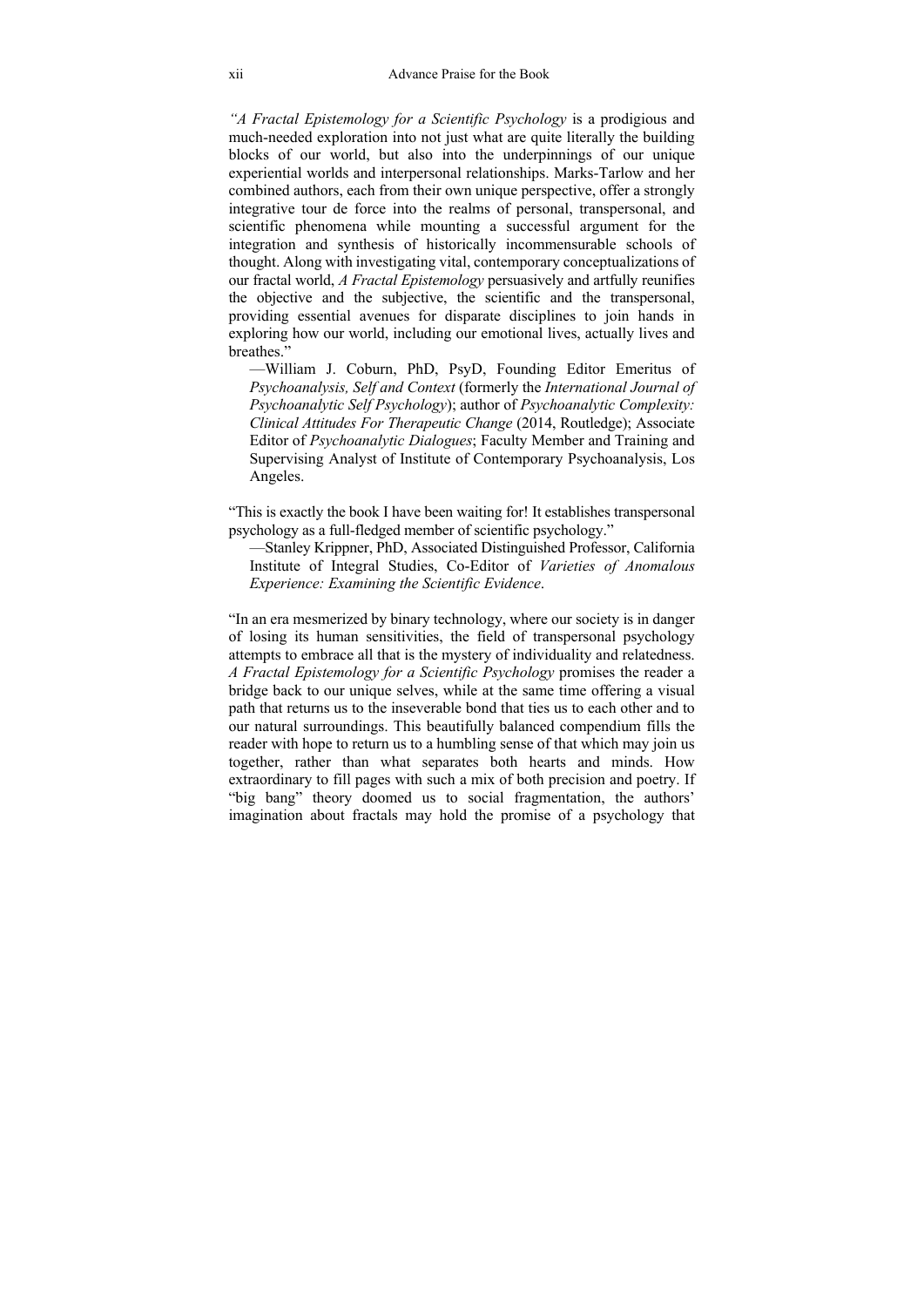returns us to a harmony of human experience. Like modern day Kabbalists, the authors remind us of the economy of the universe of human experience."

—Rabbi Peter M. Rosenzweig, PhD, Faculty, Division of Clinical Psychology, Northwestern University; Machon Shiluv Institute for Marital and Family Therapy, Jerusalem. Author of *Married & Alone: The Way Back; Introspection; Teshuva and Personality; What did the Prophets Say?* and numerous articles on the art and science of psychotherapy.

"Surprise! Our lives don't manifest in straight lines or fixed dualities but in a dynamic matrix of intertwined possibilities and permeable boundaries, limned by the fractal, self-similar, "fingerprints of chaos," across evolving infinities, present and potential. New understandings emerge for empathy, altruism, expanded self, exceptional experience, creativity, culture, and more. This book is a "must" as we enter a new era."

—Ruth Richards, MD, PhD, author of *Everyday Creativity and the Healthy Mind: Dynamic New Paths for Self and Society* (a 2018 Silver Nautilus Award winner) and co-editor of the forthcoming book, *Nonlinear Psychology: Keys to Chaos and Creativity in Mind and Nature.* 

"This remarkable, well edited collection provides a broad, thorough study of fractals with applications to psychology. Working to span subjective and objective aspects of reality, important bridges are built between personal and transpersonal. The archetypal nature of fractals shines forth throughout the text, granting greater access to a new scientific holism, offering much needed renewal for psychology at this time. The editors have provided a valuable gift to interested readers."

—Joseph Cambray, PhD, President/CEO Pacifica Graduate Institute; Past President of International Association for Analytical Psychology; U.S. Editor of *Journal of Analytical Psychology*; Author of *Synchronicity: Nature and Psyche in an Interconnected Universe*.

"Transpersonal psychology is at a crossroads, at the centre of which is the meaning of a seemingly simple term, *naturalism*. One path holds that nonmaterial beings and transcendent experiences cannot be squeezed into the container of naturalism; the other expands the container, emphasizing the mysterious and multidimensional basis of our natural order. As this book so richly illustrates, *A Fractal Epistemology for a Scientific Psychology* has the potential to place a much-needed signpost at the crossroads. The authors collected in this ground-breaking volume demonstrate the ways in which transpersonal phenomena follow the logic of fractals and open an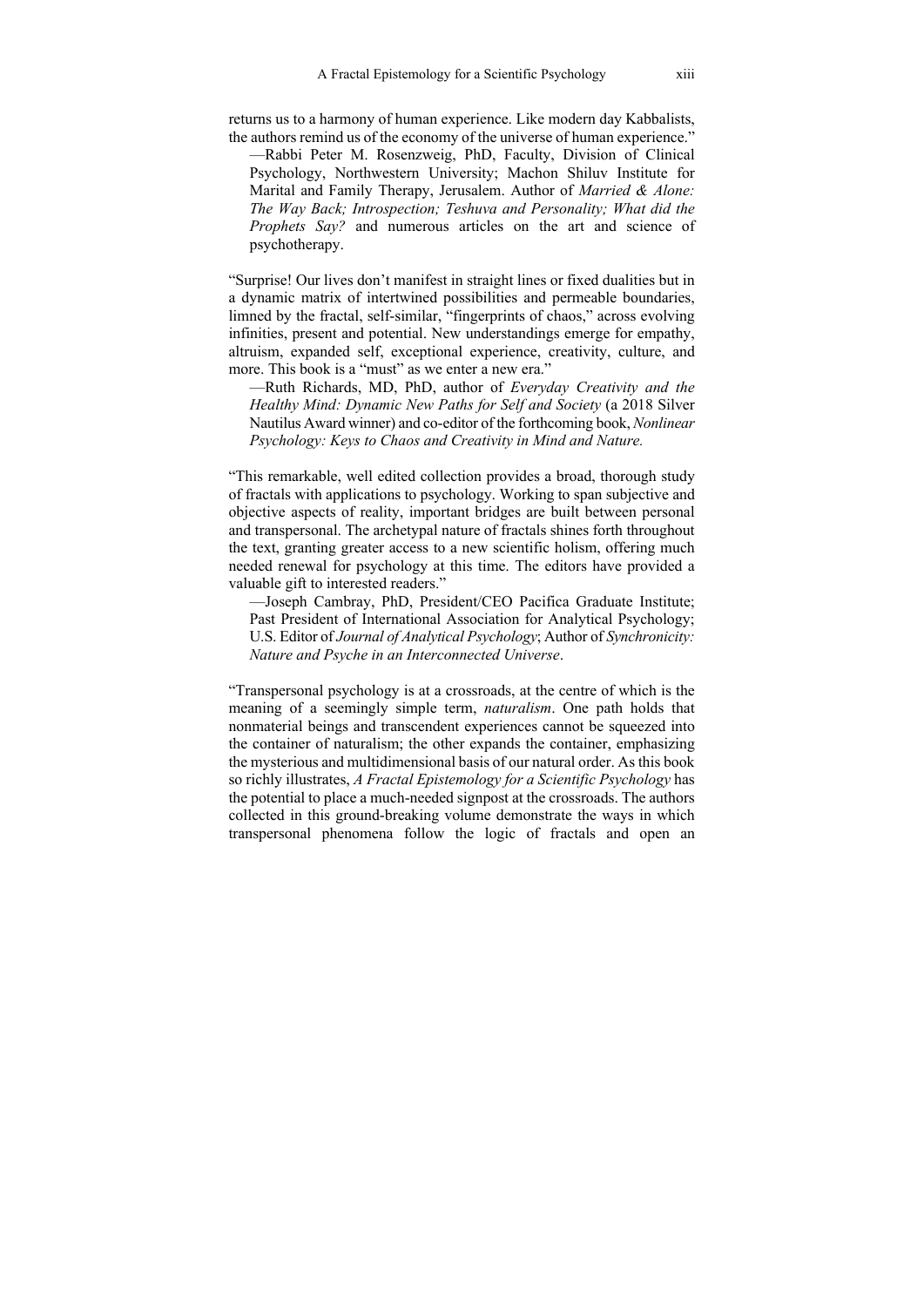epistemological approach that aligns transpersonal psychology with naturalistic science. Essential reading for a 21<sup>st</sup>-century transpersonal psychology!"

—Brian Les Lancaster, PhD, Professor Emeritus of Transpersonal Psychology, Liverpool John Moores University, UK; and Founding Director and Academic Dean of the Alef Trust.

*"A Fractal Epistemology for a Scientific Psychology* explores the role of fractals in illuminating the knowledge of our interconnectedness with all that is. As an indigenous Maya familiar with ancient sacred geometry such as the Mayan calendar, I found rich possibilities explaining a very complex subject in relationship with our psyche. I endorse the book as important contribution to this field."

—Yoland Trevino, International Ambassador of the Maya Confederacy, Guatemala.

"Fractal thinking transfers perspective from one knowledge space to another, from one scale to an entirely other one—that's the key to finding ways to understand people at the scale of new human interconnections. That's the fascinating perspective that this book outlines for our futures of human change."

—Franco Orsucci, MD, Professor, Niccolo Cusano University, London; Visiting Professor, University College, London; Founding Editor of *Chaos & Complexity Letters*; author of *Neuroscience in the Age of Complexity* and *Human Dynamics*.

"This book is a revolutionary and evolutionary landmark in publishing! Vast in its wide-ranging capacity to unify science and mathematics and the personal and transpersonal dimensions of psychology with a scientific rigor that has never been so clearly presented. The expansive and universalist perspective this book embodies fits perfectly into the ancient Taoist worldview and organic sensibility as well. The book is a joy to read. Using styles ranging from scientific to transcendent, the volume perfectly captures the voices of nearly 20 major theorists—scientists, neuroscientists, psychologists, psychiatrists, scholars, philosophers, and visionary thinkers—to express a common passion for never settling for reductionist arguments and always respecting the ways in which we, as part of the intricate web of nature, reflect and contribute to a wholistic vision that both includes yet transcends us all. Reading *A Fractal*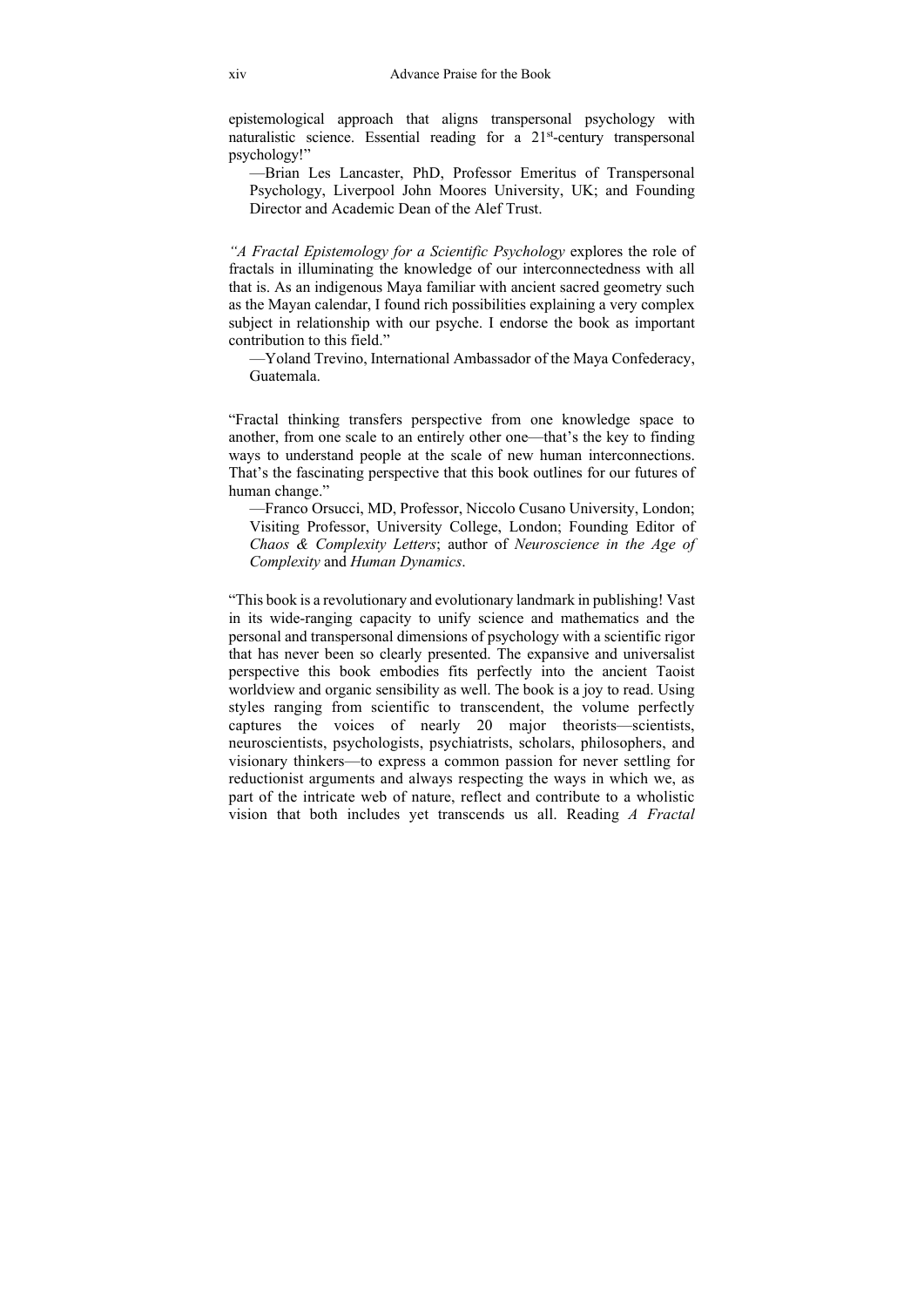*Epistemology for a Scientific Psychology* is delving into a sumptuous feast for the mind and senses."

—Carl Totton, PsyD, Director of Taoist Institute, Los Angeles, California; Host of regular podcast: *What's this Tao All About?*  Psychologist in private practice and consultant; Former Professor and Department Chair, School Psychology, Phillips Graduate Institute.

"This is a mind-expanding volume for those interested in understanding how complex psychological phenomena can be modeled by the rich and robust mathematics of fractals. As just one lucid example, the author contrasts the stepwise linear logic used by the conscious mind with the dreaming mind, illuminating its fractal nature that sees symmetrical equivalence of wholes with their parts."

—Shan Guisinger, PhD, clinical psychologist and evolutionary biologist; co-editor of the forthcoming book, *Nonlinear Psychology: Keys to Chaos and Creativity in Mind and Life*.

"This is a *wonderful* book, with contributions from an all-star cast! Whatever you already know or don't know about fractals, whatever your interests in the wonders and puzzles of human consciousness: This volume provides new entry points for grasping these instantly appreciated—as well as notoriously difficult—phenomena, and then offers path after fascinating path toward deeper knowledge."

—David Schulberg, PhD, Professor of Psychology, University of Montana; Director of evaluation, National Native Children's Trauma Center; co-editor of the forthcoming book, *Nonlinear Psychology*: *Keys to Chaos and Creativity in Mind and Life*.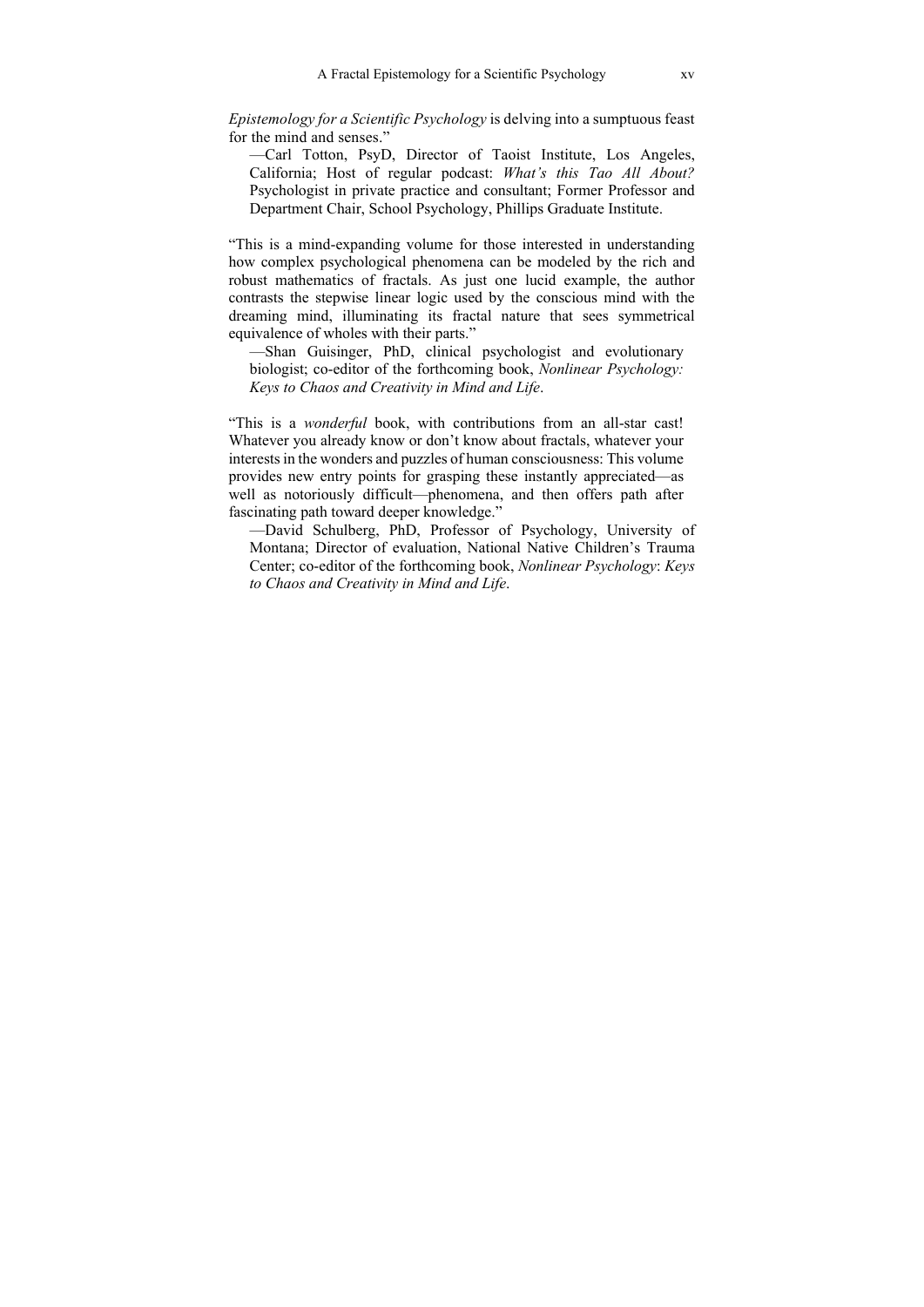## **CONTRIBUTORS**

**Terry Marks-Tarlow, PhD,** is a Clinical Psychologist in private practice in Santa Monica, California. She is also an Adjunct Professor at Pacifica Graduate Institute, Santa Barbara, and Core Faculty at the Insight Center, Los Angeles. She has authored and edited several books, including *Play & Creativity in Psychotherapy, Clinical Intuition in Psychotherapy, Awakening Clinical Intuition, and Psyche's Veil*, all of which she illustrated herself. Along with clinical practice, writing, and family life, she happily immerses herself in the arts, including dance, yoga, and writing opera librettos, one of which premiered at Lincoln Center.

Yakov Shapiro, MD, is a Clinical Professor in the Department of Psychiatry at the University of Alberta, Faculty of Medicine and Dentistry, psychotherapy supervisor, and Director of the Integrated Psychotherapy/ Psychopharmacology Service. He specializes in the psychobiological systems approach to the treatment of trauma, mood and personality disorders, with a special interest in a dynamical systems approach to the neurobiology of psychotherapy and integrative health.

**Katthe P. Wolf, MA,** has returned to academia after a 30-year-hiatus spent building a successful non-profit career in family support, social justice, and child abuse prevention, currently serving as CEO of Be Strong Families. Wolf is currently a doctoral student in Integral and Transpersonal Psychology at the California Institute of Integral Studies with a research interests in fractals, fractal epistemology and the nature of self. She recently served as guest-editor on the special focus issue of the *International Journal of Transpersonal Studies* on the potential role of fractals for modeling transpersonal phenomena and synthesized the commentators' perspectives in her own: "The Nature of Nature is Fractal."

**Harris L. Friedman, PhD,** is retired Research Professor of Psychology at University of Florida, Distinguished Consulting Professor at the California Institute of Integral Studies and Visiting Scholar (2019-2020) at Harvard University. He also practices clinical and organizational psychology, and has written extensively on transpersonal psychology,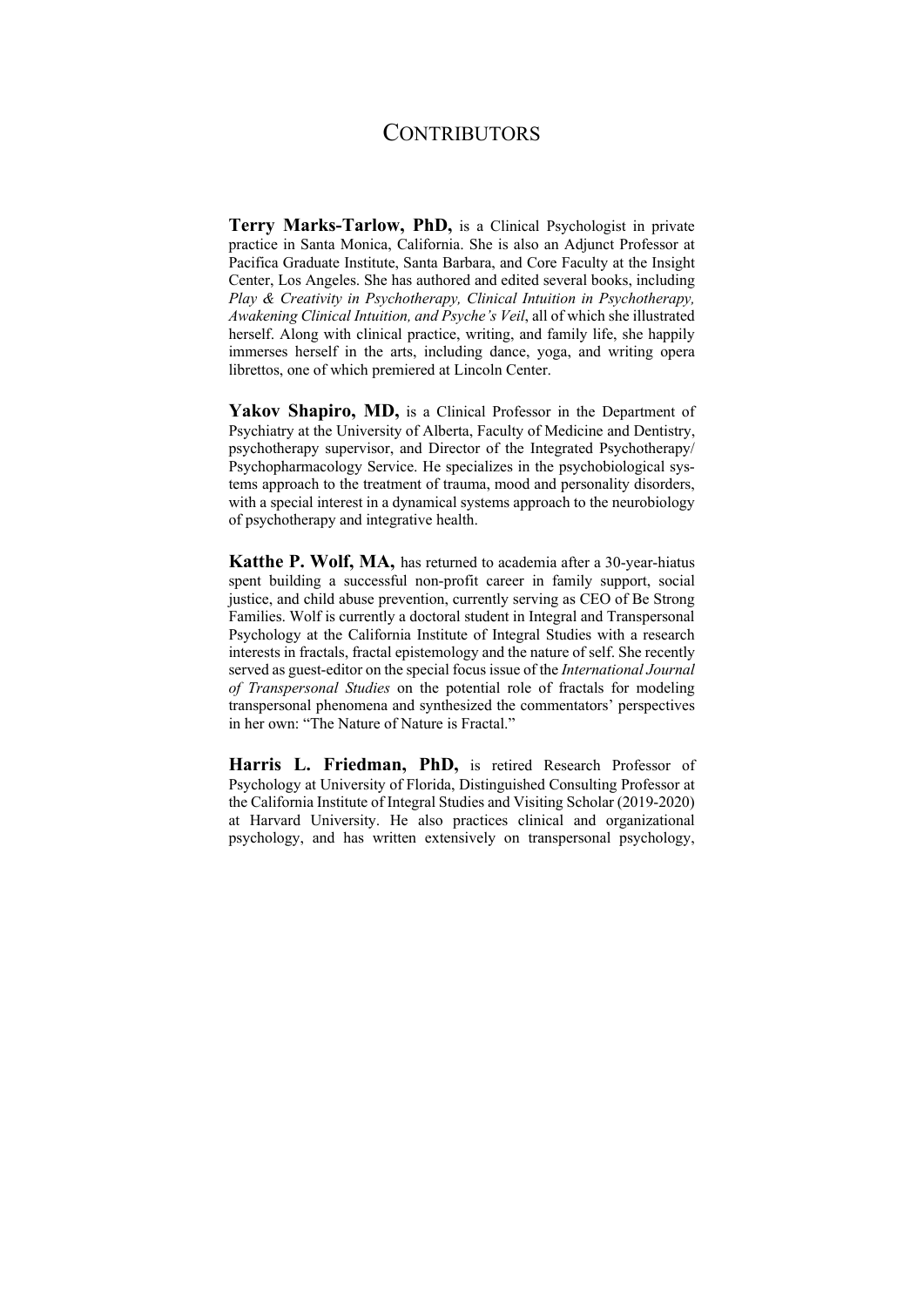cultural change, and research methods. He is Associate Editor of both *The Humanistic Psychologist* and the *Journal of Humanistic Psychology*, as well as Senior Editor of the *International Journal of Transpersonal Studies.* 

**J. Rowan Scott, MD,** is a Clinical Professor of Psychiatry at the University of Alberta, Canada. He has an interest in Complex Systems as well as fundamental questions regarding the reductive scientific paradigm. These interests inform his research and writing on the subject of consciousness. He teaches a seminar on consciousness as well as family therapy in the Department of Psychiatry at the University of Alberta. He has a private practice in general Psychiatry and analytically informed psychotherapy.

**Katherine Peil Kauffman, MA,** is an affiliate of Northeastern University and the *Harvard* Divinity School. As Founding Director of nonprofit EFS International, whose mission is to foster global emotional wisdom, she is especially interested in an evolutionary perspective on how the new biology of "emotion" can shed light on various mind-body conundrums.

**Frederick David Abraham, PhD,** was a cognitive neuroscientist at UCLA's Brain Research Institute. Abraham is a pioneer in the application of chaos and dynamical systems to the field of psychology who co-authored *A Visual Introduction to Dynamical Systems Theory for Psychology* (Ariel Press; 1990), as well as co-edited *Chaos Theory in Psychology* (Praeger, 1995).

**William Sulis, MD (Psychiatry), PhD (Math), PhD (Physics),** is Associate Clinical Professor in the department of psychiatry of McMaster University, where he is also director of the Collective Intelligence Lab and co-director of psychological services. He researches collective dynamics, synchronization in complex systems, cellular automata, random graphical dynamical systems, and mathematical psychology among other diverse topics.

**Jonathan Root, PhD,** received his doctorate in mathematics from Boston University in 2016 under the supervision of Mark Kon. He taught English in rural China during the 2016-2017 school year and is an instructor at the Hunan Institute of Science and Technology.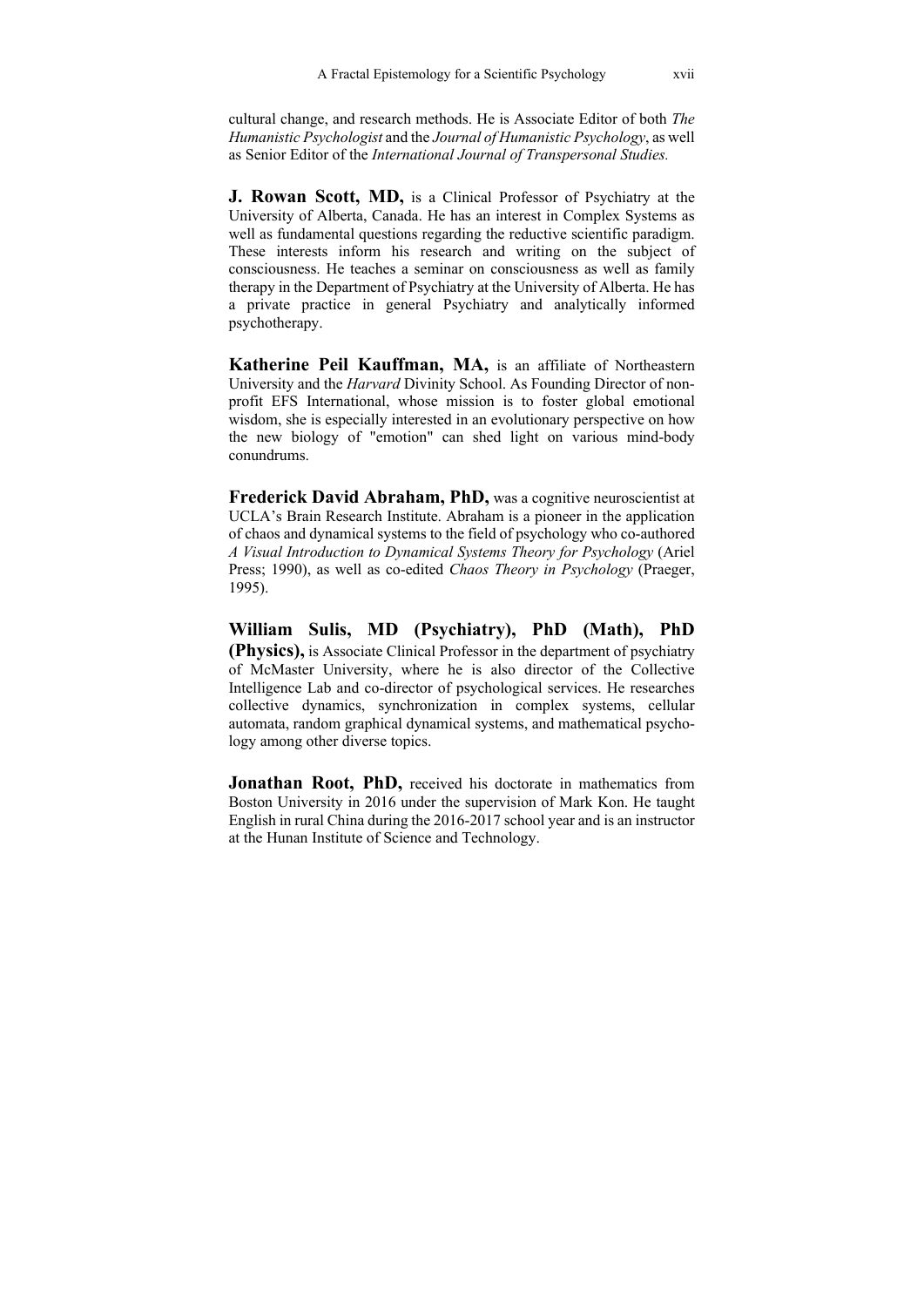**Sally Wilcox, PhD,** studied at the California Institute or Integral Studies (CIIS) in San Francisco and completed her PhD in 2012. Her dissertation topic was *A Fractal Topology of the Transcendent Experience* with Allan Combs as Chair of her committee. Wilcox lives in British Columbia, Canada and continues researching fractal nonlinear dynamics as they relate to various states of consciousness.

**Allan Combs, PhD,** is a transpersonal psychologist, consciousness researcher, neuropsychologist, systems theorist, and President of The Society for Consciousness Studies. He holds appointments at The California Institute of Integral Studies (CIIS), where he is Director of the Center for Consciousness Studies; the Saybrook Graduate School; and the Graduate Institute of Connecticut, where he is the Director of the MA program in Conscious Evolution. Professor Combs is author of over 200 articles, chapters, and books on consciousness and the brain, including, *Consciousness Explained Better: Towards an Integral Understanding of Multifaceted Nature of Consciousness,* and the award-winning, *Radiance of Being: Understanding the Grand Integral Vision.* Professor Combs is also co-founder of The Society for Chaos Theory in Psychology and the Life Sciences; Co-Editor of the *Journal of Conscious Evolution*, and Editor of *CONSCIOUSNESS: Ideas and Research for the 21st Century*.

**Robert Galatzer-Levy, MD,** is a psychoanalyst of children, adolescents and adults who teaches at the University of Chicago and the Chicago Psychoanalytic Institute. Besides his psychiatric background he did graduate work in mathematics at N.Y.U. Courant Institute of Mathematical Sciences. In addition to clinical psychoanalysis his interests include nonlinear dynamic systems theory, complexity, forensic psychiatry, and life course development.

Larry **S. Liebovitch, PhD**, is Professor of Physics and Psychology at Queens College of the City University of New York and serves as Adjunct Senior Research Scientist for AC4. At Florida Atlantic University, he served as the interim director of the Center for Complex Systems and Brain Sciences and has used nonlinear methods to analyze and understand molecular, cellular, psychological, and social systems, including as author of *Fractals and Chaos: Simplified for the Life Sciences* (Oxford University Press, 1998) and coauthor of *Fractal Analysis in the Social Sciences, Quantitative Applications in the Social Sciences*, Volume 165 (SAGE Publications, 2010).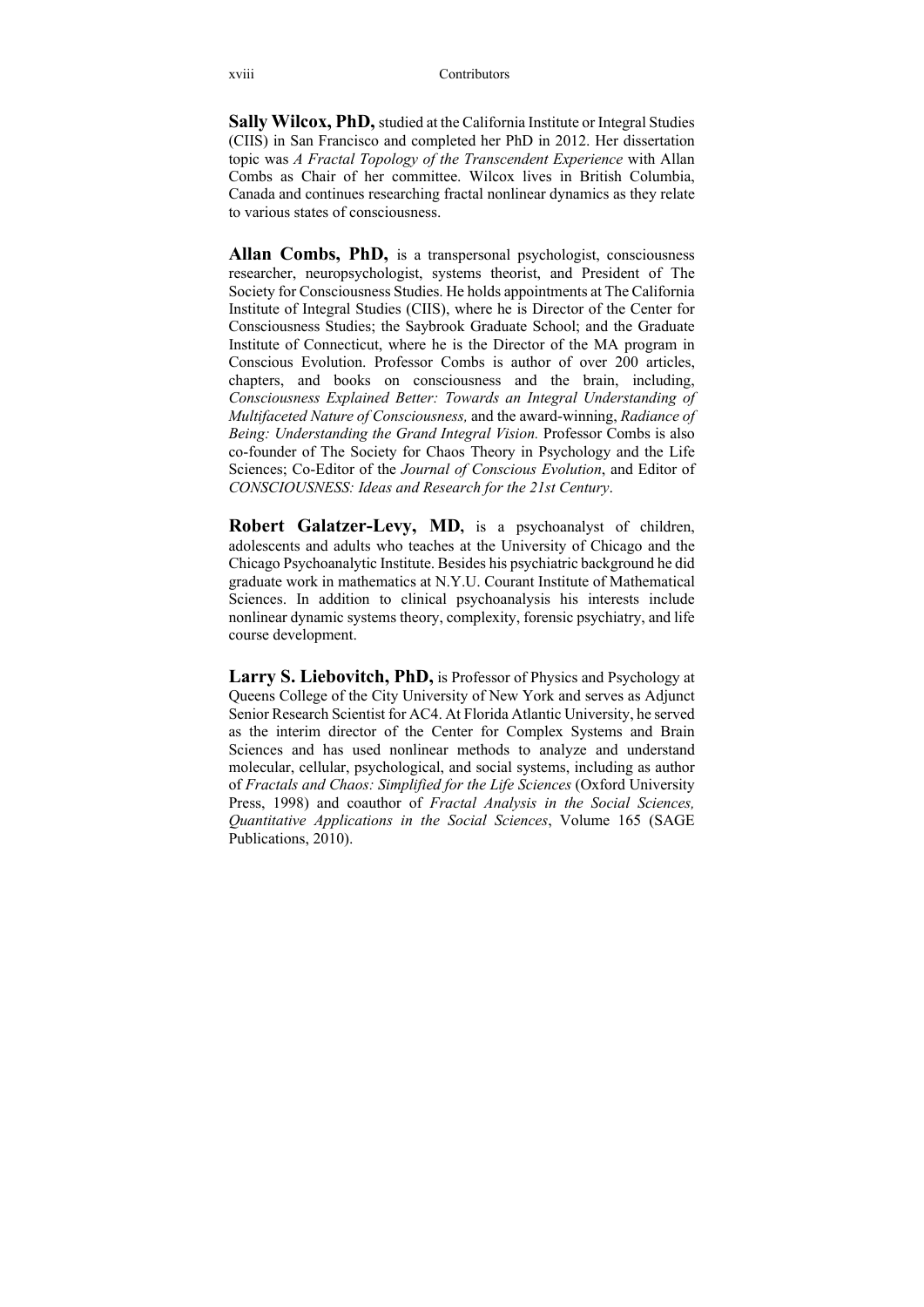Larry Vandervert, PhD, is a retired college professor who has published and edited works in the neurosciences, creativity, innovation, child prodigy giftedness, and science in general. His major research interest is in how, through practice, and in collaboration with the cerebral cortex, the cognitive functions of the brain's cerebellum constantly optimize both mental and behavioral performance. In his publications he has applied the findings of recent brain-imaging studies of the cerebellum to creativity (2003, 2007, 2015), the evolution of language (2011), of culture (2016), of child prodigies (2016), of play (2017), and the cerebellum's prominent role in the rise of Homo sapiens (2018). The cerebellum's prominent role in creativity will appear in *Encyclopedia of Creativity* (3rd ed.). Dr. Vandervert is a Fellow of the American Psychological Association since 1992, and now writes under the egis of American Nonlinear Systems. He presently lives in Spokane, WA, USA.

**Anthony S. Wright, PhD,** completed his doctorate at California Institute of Integral Studies in San Francisco on "Principle and Pattern: Zhu Xi and Complexity Theory—Completing Wisdom through Fathoming Organic Pattern," which sought parallels in fractal organic patterns in Chinese philosophy and complexity science. Previously a Lecturer in the Philosophy Department at Sonoma State University in Rohnert Park, California, he is currently an Assistant Professor in the English Taught Program in International Business, in the College of Management at Shih Chien University in Taipei, Taiwan. His fields of interest continue to be parallels of Chinese Philosophy and natural organic patterns found in complexity science. He has been a piano technician since 1970 and presently lives in Taipei, Taiwan.

**William J. Jackson, PhD,** is a Professor Emeritus who taught courses in comparative religion and Asian traditions in the Department of Religious Studies at Indiana University-Purdue University at Indianapolis. He earned his doctorate in the Study of Comparative Religion at the Graduate School of Arts and Sciences, Harvard University. He is the author of books and articles about archetypes in the lives and works of South Indian singersaints, and books such as *Heaven's Fractal Net: Retrieving Lost Visions in the Humanities* (Indiana University Press, 2004); *The Wisdom of Generosity* (Baylor University Press, 2008); and *American Tricksters: The Shadow Side of a Culture's Psyche* (Cascade Books, 2014). Jackson expands upon the relevance of fractal geometry to transpersonal psychology by illuminating spiritual archetypes, inspiring wonder and awe, as well as providing a visual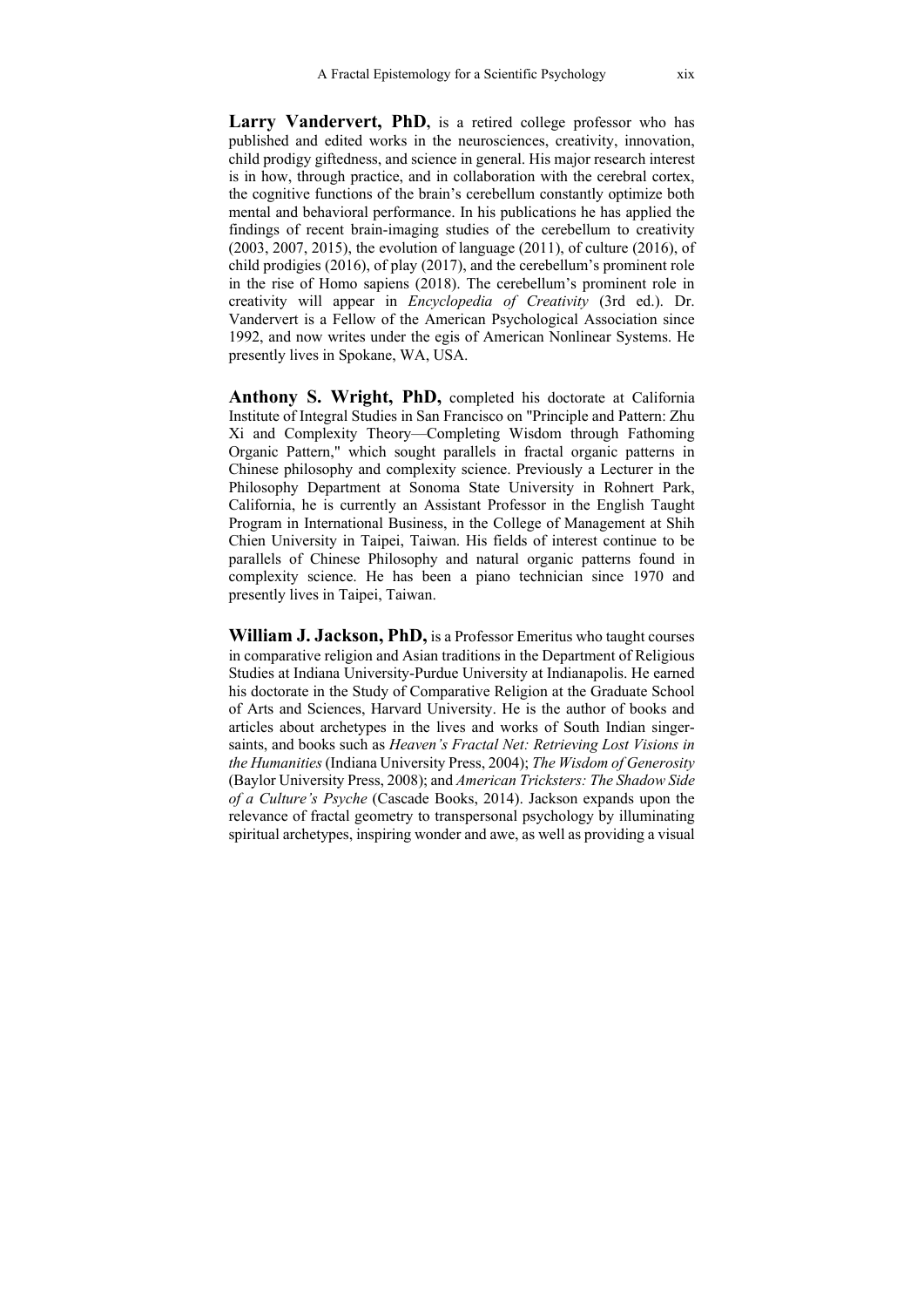lexicon for paradoxical concepts, such as existence as multiple, yet "all one" simultaneously.

**Jesus-Mario Serna**, is a Licensed Clinical Psychologist, PhD candidate in Research in Psychoanalysis and Psychopathology (Paris Diderot), and Research and Teaching assistant at the Institute of Psychology, Université Sorbonne Paris-Cité (Descartes), laboratory of Clinical Psychology, Psychopathology, Psychoanalysis (PCPP). His ongoing research at the Center for Research in Psychoanalysis, Medicine and Society (CRPMS) on fractals and the psyche focuses on the self-similar aspects of repetition. A certified attendee of the Santa Fe Institute's CSSS program, he collaborates with several interdisciplinary complex systems research teams around the world.

**Jonathan Dawe** is a composer based in New York City. His music often involves a synthesis of compositional workings based upon fractal geometry applied to fragments and sounds of Baroque music. He is also a member of the Doctoral, Graduate Studies, and Music Theory and Analysis at The Juilliard School.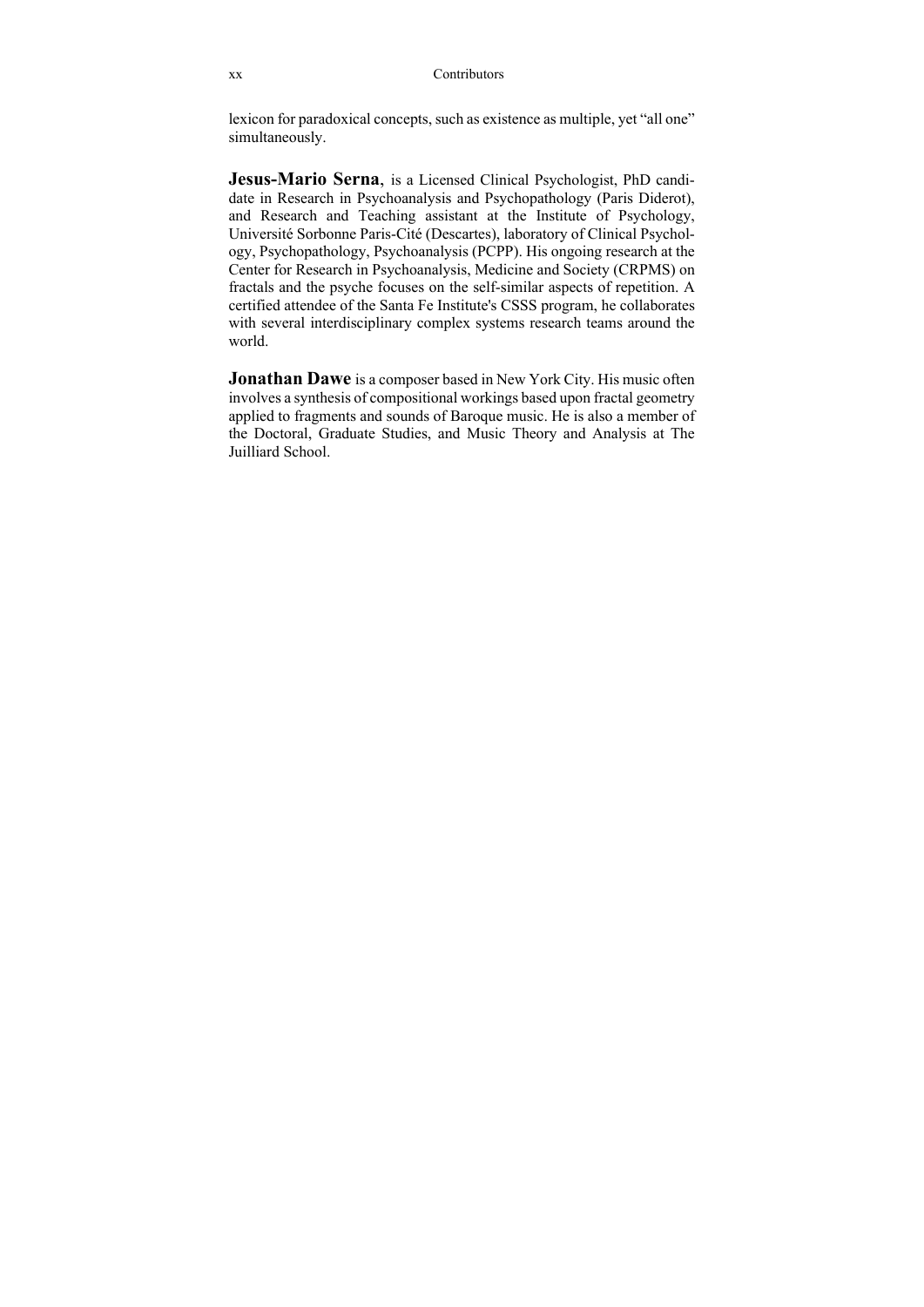### FOREWORD

# THE PROFOUND NATURE OF FRACTALS RICHARD TAYLOR

What do we see in the wispy edges of clouds, in the intricate branches of trees, and in the jagged peaks of a snowy mountain range? For many years, it was assumed that these images were a haphazard mess devoid of any pattern. However, the past fifty years have seen a remarkable revolution in the way we study nature's scenery, which has brought scientific inquiry and artistic views of nature closer together. At the heart of this revolution lies the discovery of intricate patterns called fractals. Dramatically referred to by many as the fingerprint of life, fractals have been shown to be the basic building block of many of nature's patterns, ranging from clouds, trees, and mountains through to our brains, blood vessels, and lungs.

No one should be surprised that nature uses fractals so prevalently. The fractal geometry of nature is profound, both in the simplicity of its construction and in the favorable properties that emerge. Fractals repeat patterns at increasingly fine magnifications. Yet, with this simple act, they build a rich and intricate shape possessing a level of complexity that Euclidean shapes such as triangles, squares and circles cannot match.

Mathematicians have studied the exotic consequences of this complexity since the 1860s. However, a century passed before Benoit Mandelbrot realized that nature was using this same pattern repetition to build the world within and around us. Upon his discovery, he struggled to find an umbrella term to unite the earlier mathematical work with that of nature. Marveling at the jaggedness of fractal lighting, he focused on its fractured character and, on a whim, morphed the Latin translation *fractus* into the now familiar term fractal.

Armed with this quirky name, a new era of understanding nature was welcomed in. Many subsequent studies were fueled by bio-inspiration—the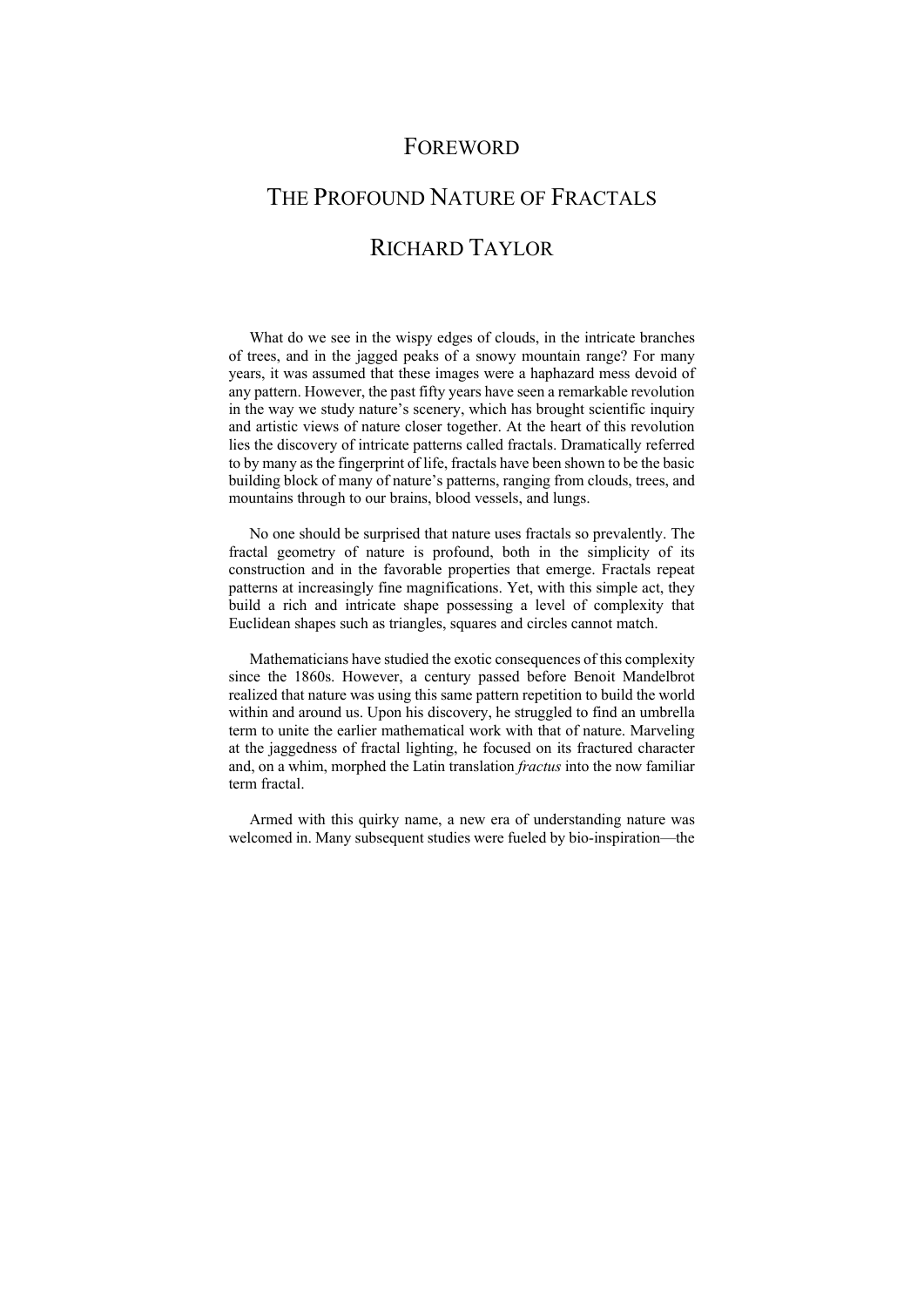#### xxii Foreword

principle of learning from nature's repetition and applying it to artificial systems. For example, we now have fractal storm barriers based on coastlines, fractal solar panels based on trees, even my own fractal electronics based on neurons. Clearly, the future shines brightly for scientific applications of this building block of nature.

Even more exciting, fractals have the potential to build bridges from the sciences to the arts. Surely, artists and scientists have a shared interest in understanding fractals? For me, the most staggering factor in the story of fractals is that artists have been creating fractal patterns in their artworks long before these recent scientific breakthroughs. Examples include Leonardo da Vinci's drawings of turbulent rivers, Jackson Pollock's epic organic paintings, and M.C. Escher's mind-bending prints.

Pollock's fractals have even been shown to reduce people's stress-levels, perhaps explaining that magic feeling of awe that many people experience when facing one of his creations (Taylor, 2006). This deep resonance between the observer and their fractal world is not a new discovery. Experiments from the 1980s show that hospital patients recover far more quickly from major surgery when given a room with a view overlooking nature (Ulrich, 1984).

This effect is called fractal fluency—our eyes have become fluent in the visual language of nature's fractals. In a sense, we are "hardwired" to appreciate fractals. One theory for fractal fluency pictures fractals as being embedded deep in our psyche, perhaps forming the basic structure of the Jungian collective unconscious. Another theory builds on the fact that our eyes trace out fractal motions when searching for visual information.

Similar to the eye hunting through images, many animals undergo fractal searches through their terrains when foraging for food. Ongoing research looks to see if people's daily journeys similarly follow fractal patterns. This prevalence of fractal searches triggers a flood of more profound questions related to our human behavior. In terms of creativity, perhaps our minds exploit fractal searches when exploring the landscapes of our imaginations? If so, perhaps our minds use fractals to drive many emotional, cognitive, and spiritual aspects of our lives?

Such human questions might surprise those who associate fractals with their mathematical origins. However, as Galileo is often quoted, "the book of nature is written in the language of mathematics." In fact, a number of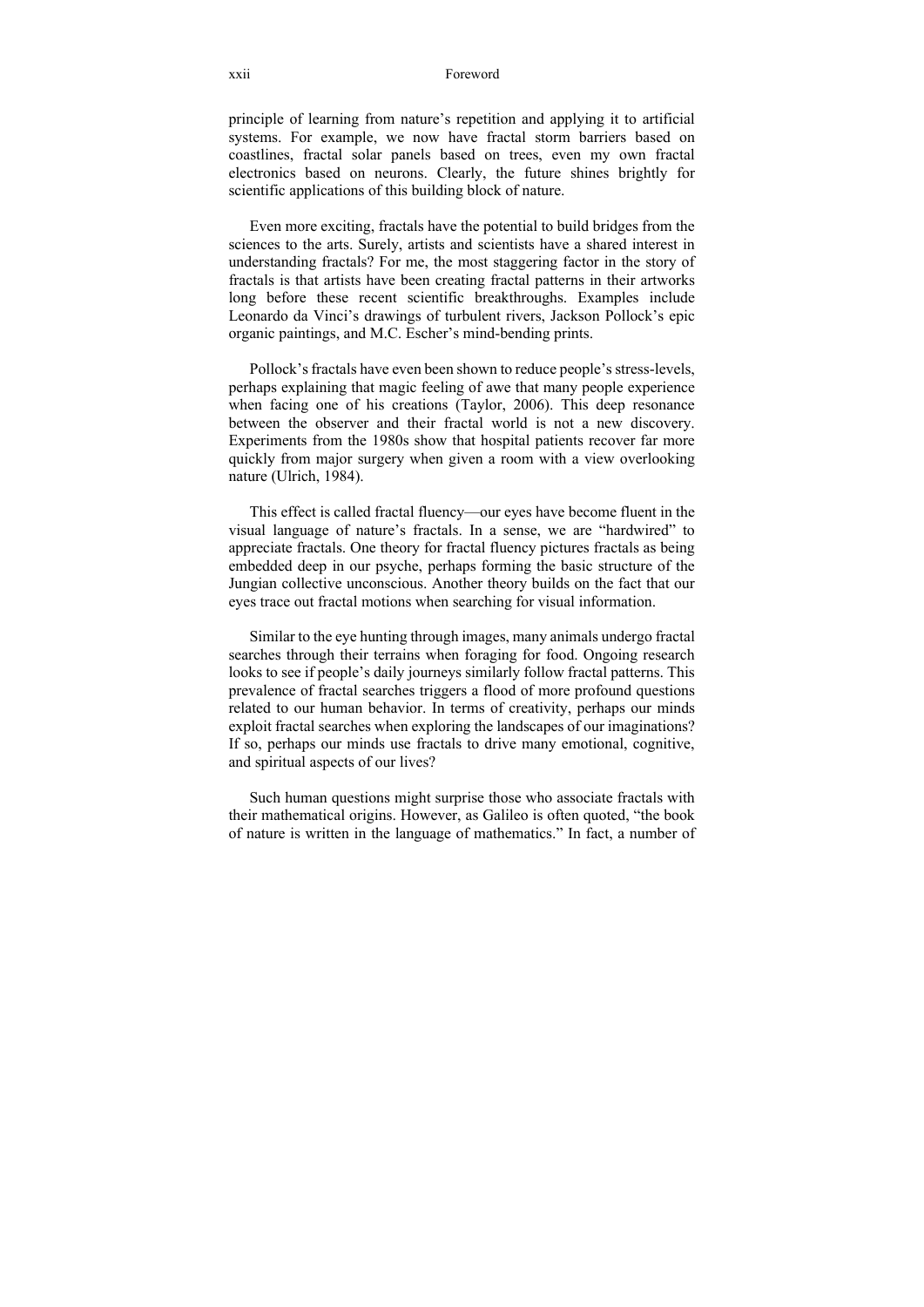defining studies on the road to Mandelbrot's discovery foreshadowed the potential of fractals for exploring questions of humanity. Mandelbrot's work evolved from Lewis Richardson's 1950s work attempting to develop models of why nations go to war. Even earlier, Ralph Elliott's research from the 1930s pictured the stock market as following fractal up and downs, a phenomenon latter proposed to indicate that society exhibits a collective fractal mood.

In the future, we might well conclude that fractals are the essence of being human, not just in the building of our lungs, our nerves and our bloodstreams, but in our individual and collective behaviors. This is the brave new world for fractal researchers. "A Fractal Epistemology for a Scientific Psychology" belongs firmly to this exciting world and its quest to bridge the personal with the transpersonal will broaden the scope of fractal thinking. In my discussions with Mandelbrot, he was delighted to see fractals venture from their mathematical shell and shake the world. He would have been delighted to read this book.

#### **References**

- Taylor, R.P. (2006). Reduction of physiological stress using fractal art and architecture. *Leonardo, 39*, 245-251.
- Ulrich, R.S. (1984). View through a window may influence recovery from surgery. *Science, 224*(4647), 420-421.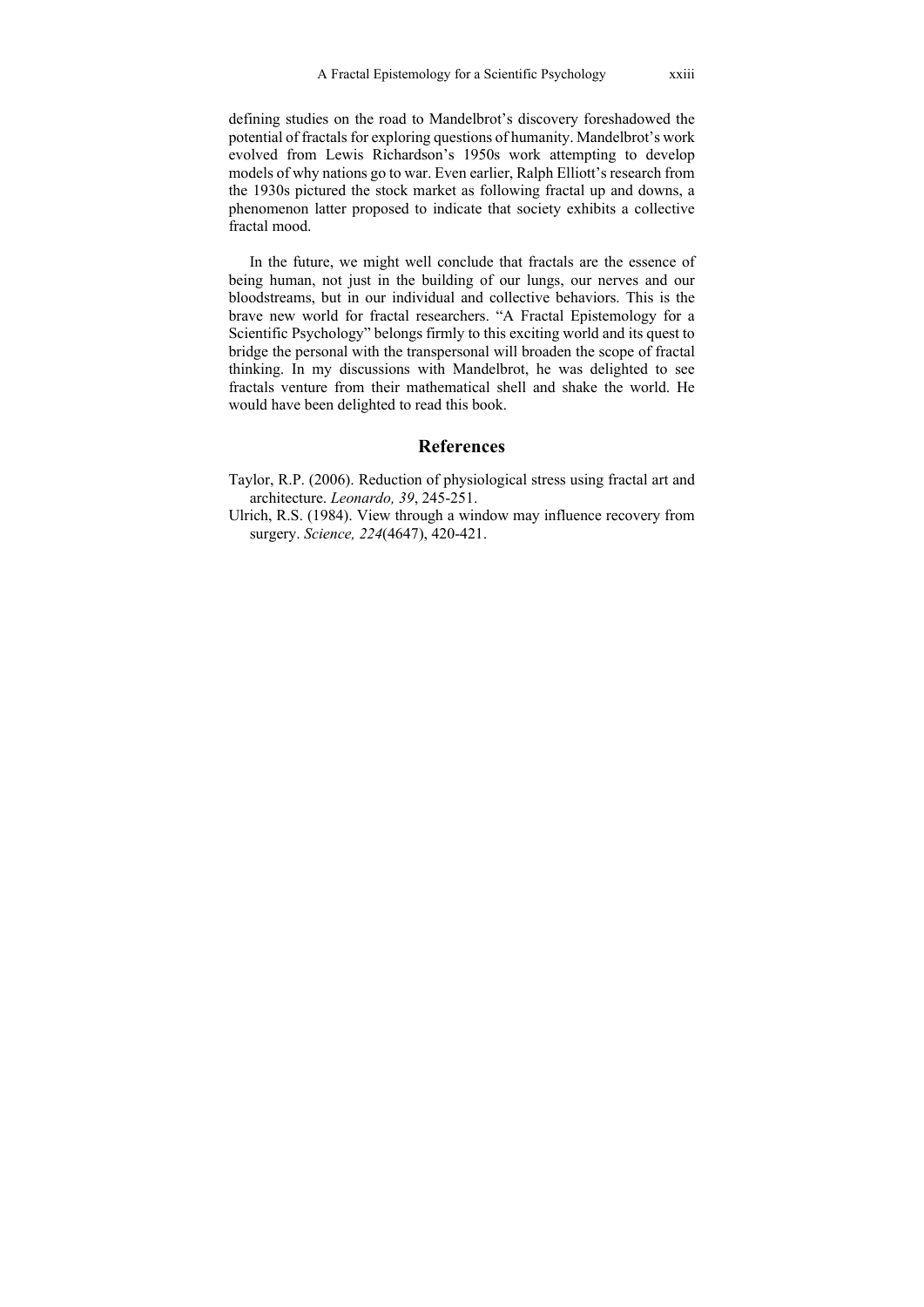### **INTRODUCTION**

## TOWARDS FRACTAL FOUNDATIONS FOR TRANSPERSONAL SCIENCE

## TERRY MARKS-TARLOW HARRIS L. FRIEDMAN YAKOV SHAPIRO KATTHE P. WOLF

This volume represents an expansion of a special issue of the *International Journal of Transpersonal Studies* that proposed establishing a rigorous epistemological foundation for transpersonal science based on the applications of fractal geometry (Marks-Tarlow & Friedman, in-press). We want to extend a heartfelt thanks to the broad range of colleagues who felt inspired to participate in this project. That such an esteemed group of physicists, biologists, mathematicians, psychiatrists, psychoanalysts, religious scholars, and neuroscientists were moved enough to weigh in on the subject indicates the wide-ranging potential of applying fractal mathematics across the spectrum of physical and social sciences. Whether as physical objects, spatial or temporal patterns, or mathematical attractors underlying the processes of emergence and self-organization, fractal dynamics are ubiquitous in nature. Fractals' presence on all sizes and scales of spatial, temporal and psychological complexity is precisely what elevates its epistemological candidacy.

Traditionally, the subject of transpersonal psychology has been primarily confined to humanist and postmodern thinkers, who often dismiss mathematics and the hard sciences as crude reductionist tools that do not apply in the transpersonal domain. A similar attitude is evident among many psychoanalytic thinkers who eschew the recent developments in neuroscience and neural network dynamics in favor of subjective and intersubjective exploration. However, just as unconstrained reductionist attitudes have served to marginalize consciousness and transpersonal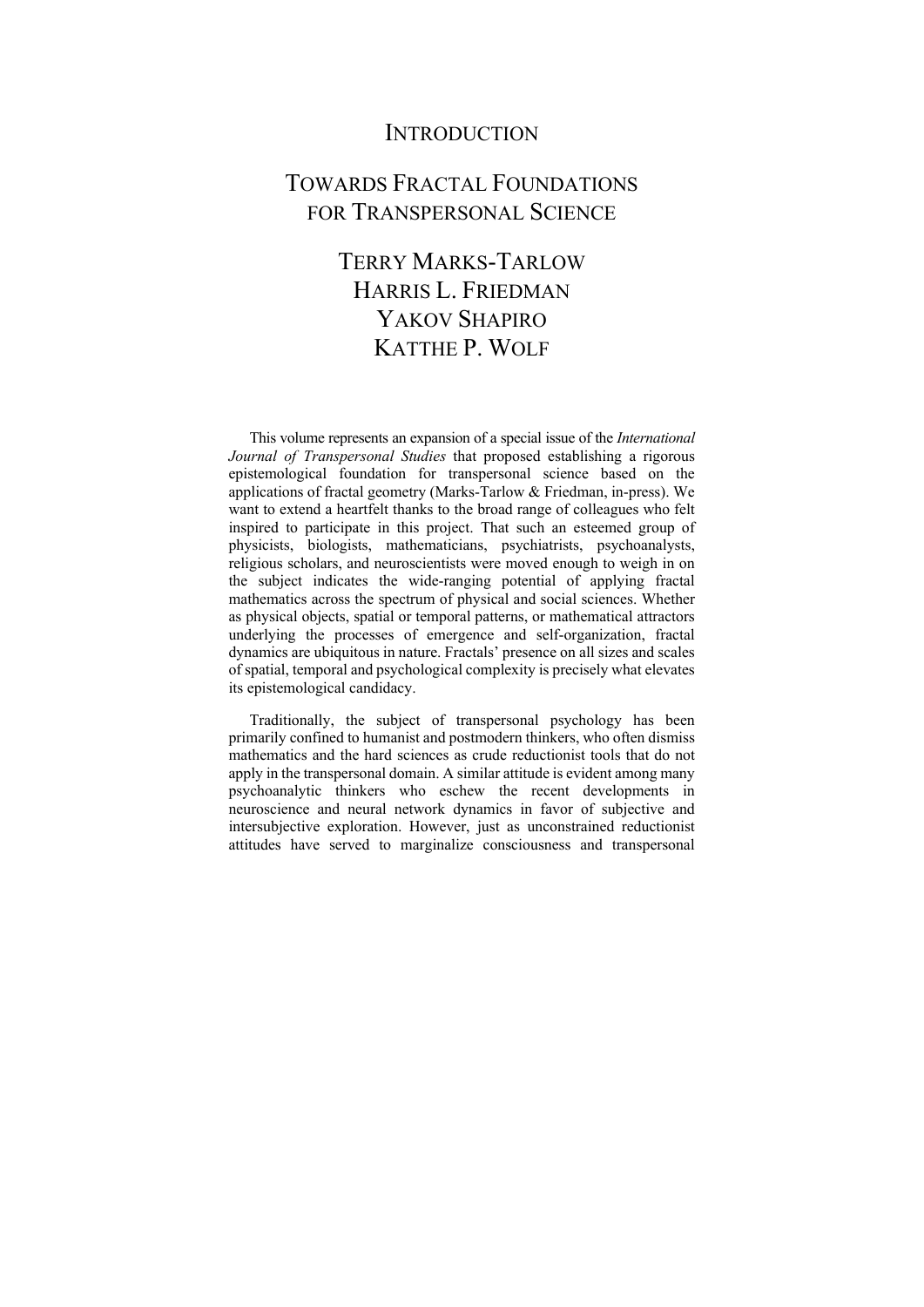studies, they can also impede psychological and social theorists. Whether one focuses on objective reality at the expense of subjective experience or privileges psychological reality at the expense of its physical foundations both approaches ignore systemic connections at different levels of complexity, while perpetuating the reductionist paradigm. Fractal properties of self-similarity, scale invariance, and trans-dimensionality offer a unique potential to build a conceptual bridge between materialist and psychological perspectives, helping us to expand the reductionist paradigm towards a rigorously scientific systemic-holistic perspective that has the potential to re-unify brain/mind, objective/subjective, and personal/transpersonal domains (Shapiro & Scott, 2018).

In putting forth a fractal epistemology, we do not wish to make a "one size fits all" claim. We are not asserting that fractal geometry is the only branch of mathematics worthy of providing metaphors and models for transpersonal phenomena. Swiss psychiatrist Carl Jung came to view numbers as the basic quality of existence. In crafting an archetypal theory, his theory of number doubled over as a theory of mind. Jung (1955/1973) attributed to number the power to bring inherent order into the chaos of appearances, referring to material existence less as objectively unfolding and more as subjectively perceived by an observer. For Jung, numbers serve as the most fundamental foundation of perceived reality, the place where observers and observed merge at the level of symbol, synchronicity, and meaning. In building a bridge between mind and matter, Jung and his dedicated follower, Marie-Louise von Franz (von Franz & Verlag, 1986), were interested primarily in the concept of numbers as founts of inexhaustible metaphor for conscious experience. Whether in dream, mythology or art, the number one tends to symbolize undifferentiated unity; two signifies the first distinction or duality; three indicates dynamic change and movement away from the static opposition, while four suggests stable manifestation. Jung viewed number as the realm where mind and matter meet, sometimes referred to as the *psychoid* level of existence and at other times the *Unus Mundus*.

Similarly, Spencer-Brown (1969) referred to mathematics as the *cradle of creation*, both abstractly in the domain of mind and concretely in the domain of matter. Within this psychophysical cradle of creation, the realm of mathematical abstraction is said to be *discovered* in so far as it is rulebound and capable of uncovering quantitative facts about the workings of the external world. At the same time, it is also *invented* as an abstraction, indicating something qualitative about the subjective realm of mind and meaning. A seminal paper by Robin Robertson (1989), Jungian psychologist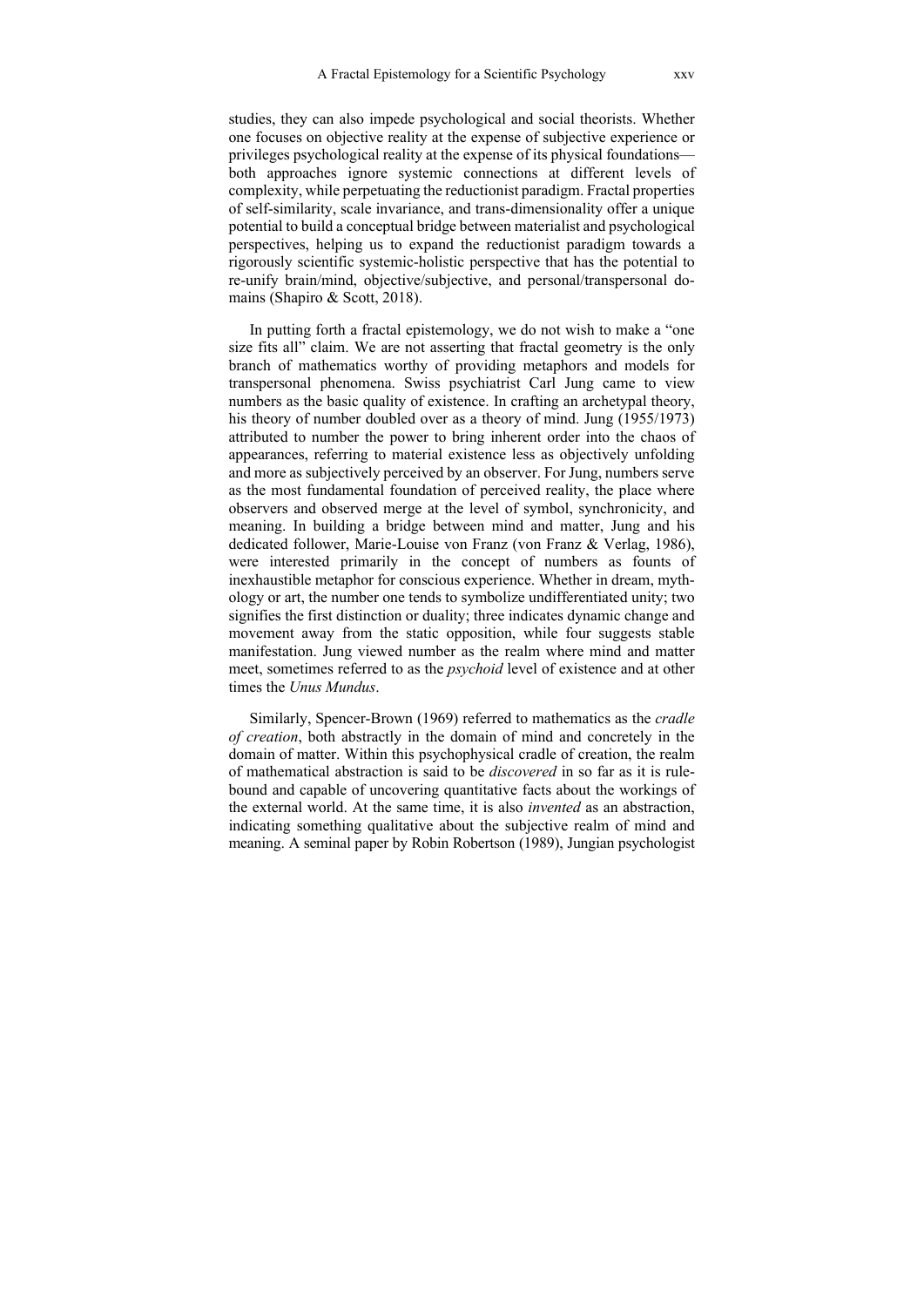#### xxvi Introduction

and mathematician, expanded the concept of number as an archetype of order and traces a history of the qualitative development of human consciousness based on the evolution of quantitative, mathematical discovery. Robertson traced four major stages of human collective awareness. The first stage began with counting numbers, where products of mind and products of matter are symbolically merged. The second stage involved the purely abstract discovery of zero, an absence that becomes a presence, allowing for the modern numbering system and negative numbers necessary for the debt/credit system of economic exchange. The third stage involved the discovery of infinity, which allowed for calculus through the discovery/invention of limits and enabled measurement of complex and moving objects that served as the foundation for the modern scientific/technological society. Robertson's fourth stage began with the recursive mathematics of Gödel, who proved that no system of logic can be simultaneously consistent and complete. Gödel's method models recursive loops of consciousness necessary for self-reflection, as well as the nascent study of self-awareness, which uses the mind recursively to study the mind.

To provide a geometrical illustration, consider the Möbius band (see Figure *v*-1), which is made by cutting out a long strip of paper, giving it a half twist and then taping or gluing the ends together. The result is the topological oddity of a 2-dimensional object that occupies 3-dimensional space with only one side and one edge. The Möbius band functions like an Uroboros, or snake eating its own tail, prototypical symbol of self-creation, based on the workings of recursive feedback loops, where each cycle ending becomes a new cycle beginning (Marks-Tarlow, 2008; Robertson & Combs, 2002).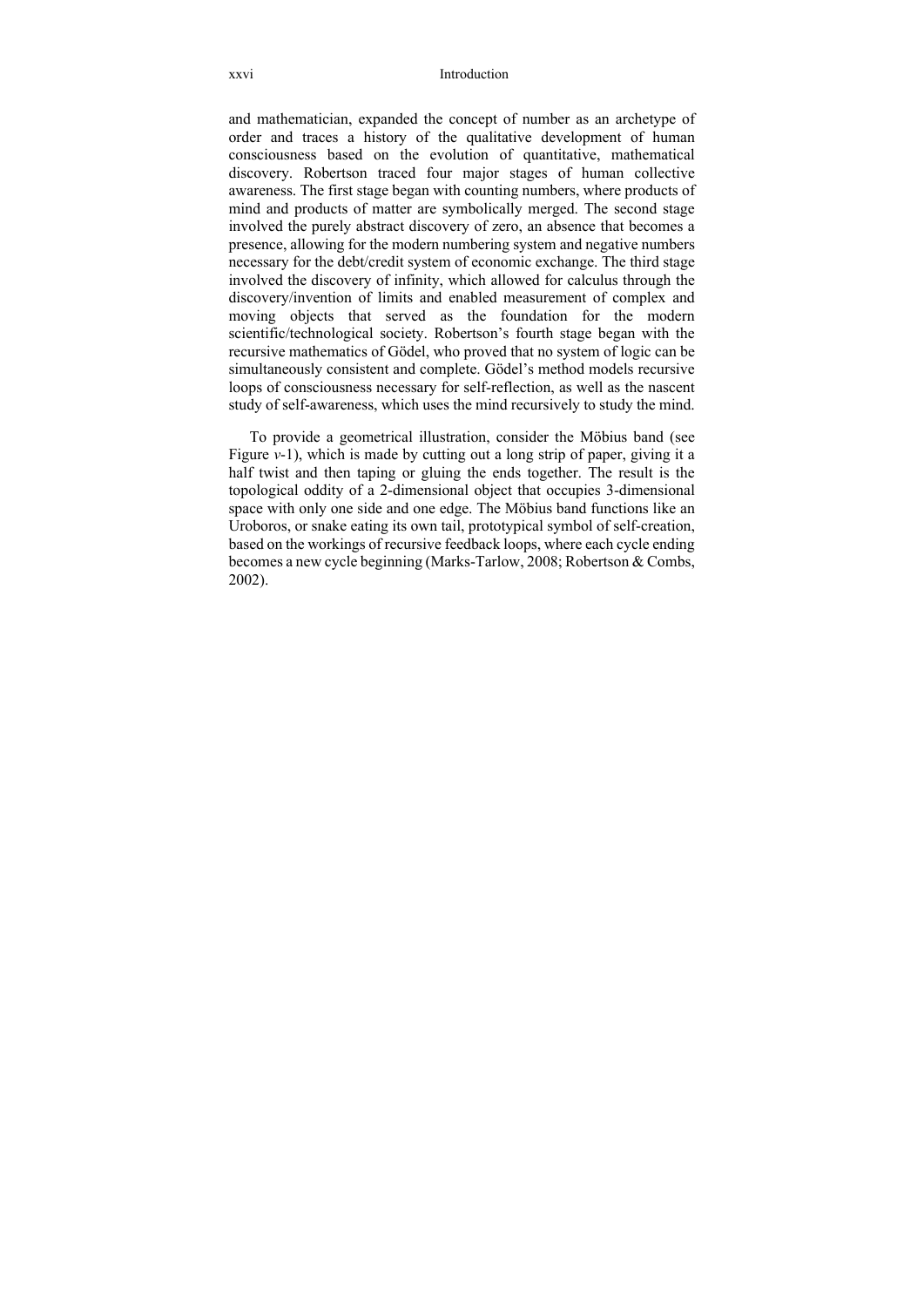

Figure *v*-1. Möbius Band. (From Marks-Tarlow, 2008)

A 3-dimensional equivalent is the Klein bottle (see Figure *v*-2), which starts with moving a Möbius band up one dimension by enclosing all the edges and stretching out its other aspects. What was the half twist at lower dimensions becomes a self-intersecting feature in higher dimensions. From our limited human perspective that is restricted to 3-dimensional space, the Klein bottle appears to contain both an inside and an outside. Yet, it is actually the 3-dimensional shadow of a 4-dimensional object, which, much like the psyche, has porous boundaries that interpenetrate its insides with its outsides.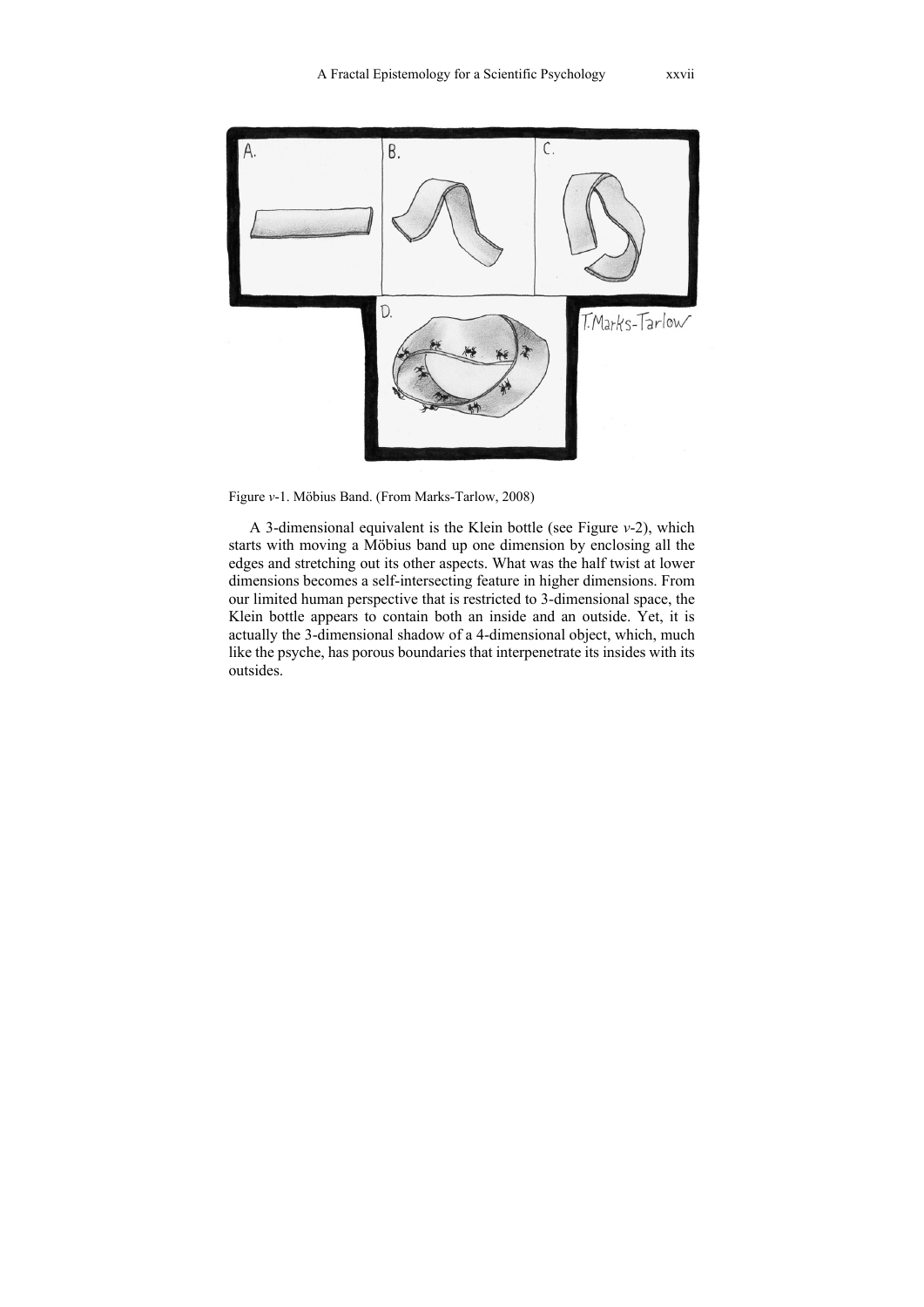xxviii Introduction



Figure *v*-2. Klein Bottle. (From Marks-Tarlow, 2008)

Both the Möbius band and the Klein bottle relate to fractals, in that they share the quality of being *interdimensional*. It is precisely this quality of *betweenness* that is so relevant to transpersonalists who love to explore interdimensional phenomena, such as mind travel through physical space or the mind's capacity to influence matter. The psychologist Steven Rosen (1994) has written a fascinating book, *Science, Paradox and the Moebius Principle: The Evolution of a "Transcultural" Approach to Wholeness*, which launches off these topological oddities to explore boundary crossings and paradoxes, such as "the two as one" within a philosophical position he dubs "nondualist dualism." Complementary positions are those of Roger Sperry's (1977) *monistic interactionism* and David Bohm's *active information* (1980/1997), which postulated a common informational substrate to all reality that differentiates into physical (brain) and mental (mind) domains in the ongoing fractal unfolding of evolutionary emergence.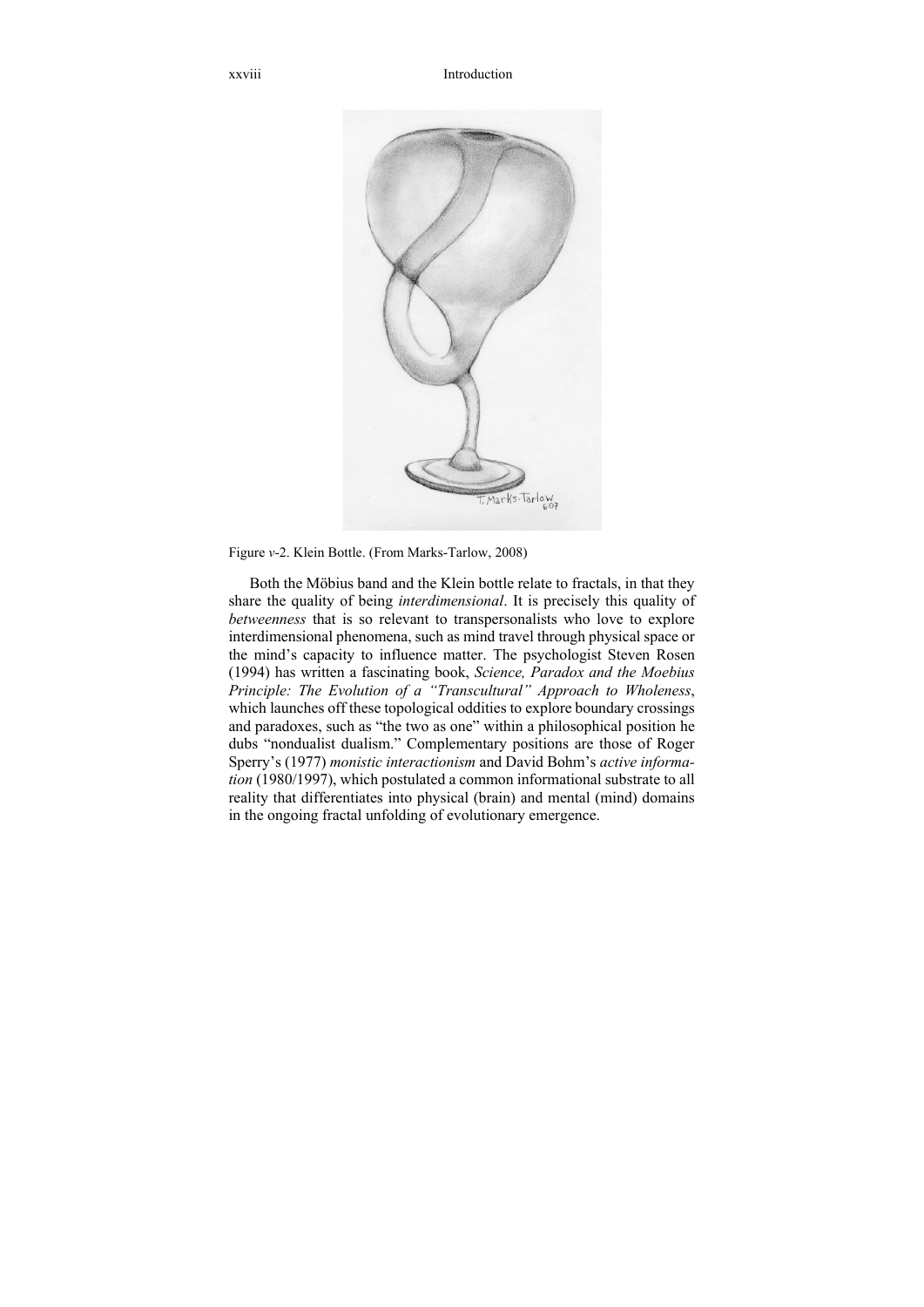The Möbius band and Klein bottle can be seen as precursors to fractal geometry. They are paradoxical, interdimensional objects with the concept of infinity implicitly tucked into their infinitely stretchable, topological spaces. By contrast, fractal geometry utilizes infinity more explicitly within the new concept of fractal dimensionality. The infinite stretch *between* ordinary dimensions is what renders fractal objects ideal for incorporation into religious architecture and art. To behold a progression of self-similar steeples as they unfold upwards from a Buddhist temple (see Figure *v*-3) is to get an embodied feel for fractals as grounded in the finite realm of matter, while stretching towards the infinite realm of spirit.



Figure *v*-3. Rajbana Vihara, Rangamati, Chittagong. (Public domain)

In a paper entitled, "Semiotic seams: Fractal dynamics of re-entry," Marks-Tarlow (2004) extended Robertson's history of human consciousness beyond the mathematics of Gödel, stating:

I argue for the importance of fractal dynamics to model entangled relations between observer and observed. To recognize the broad foundation of fractal geometry within infinite recursion on the imaginary plane can enhance our understanding of reality as finitely perceived in nature. Conversely, to comprehend how fractals manifest ubiquitously at the joints in nature, in turn, self-referentially expands our understanding of mind, especially the deep relativity that exists between observer and observed at all scales of